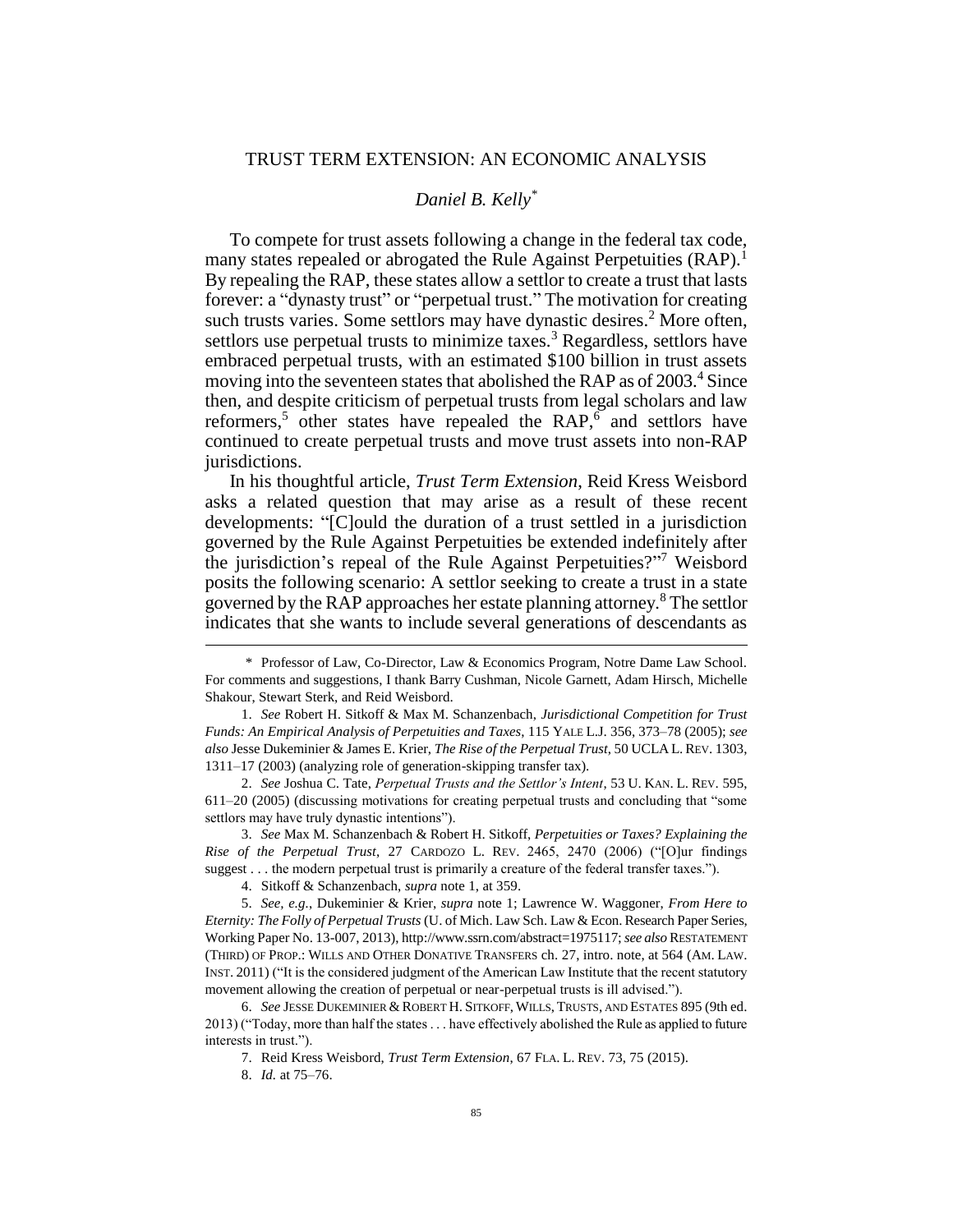beneficiaries, including a number of distant unborn descendants. The attorney advises the settlor that such a trust violates the RAP. Following her attorney's advice, the settlor executes a trust—with different beneficiaries—that complies with the RAP. After the settlor dies, the jurisdiction abolishes the RAP, and finally the trustee seeks to extend the trust, consistent with the settlor's probable intention.<sup>9</sup>

Overall, I think Weisbord is correct in starting his analysis with the settlor's intent.<sup>10</sup> I also agree with his conclusion: the law should *not* allow a trustee to extend a trust beyond the perpetuities period.<sup>11</sup> However, I would suggest a different mode of analysis: an *economic analysis* of trust term extension. As discussed, an economic analysis of trust term extension (as well as trust modification more generally) should analyze the costs of specifying contingencies in a trust, including potential changes in the law, and the error costs and decision costs of discerning a settlor's probable intent. Thus, after criticizing three of Weisbord's arguments, I offer a brief economic analysis of trust term extension and suggest why economic arguments may provide an alternative yet superior justification for generally not allowing perpetual trust conversions of existing trusts, at least for trusts created before repeal of the RAP was foreseeable. Just as economic insights were useful in analyzing copyright term extension,  $12$ 

<sup>9.</sup> Weisbord correctly focuses on the issue of trust extension in the context of decanting. *See id.* at 76 & nn.4–5. However, a similar issue may arise if a trust includes a provision that violated the RAP at time the settlor created the trust but the jurisdiction repeals the RAP. If the case is litigated after the RAP's repeal, should the court invalidate the interest as violating the RAP or uphold it as being consistent with the settlor's probable intention? In this case, unlike a case in which the trustee seeks to extend the trust, there is express language in the trust that the settlor prefers an extended trust term.

<sup>10.</sup> *See id.* at 82 ("The settlor's intent should be the starting point for any inquiry into the possibility of trust term extension.").

<sup>11.</sup> *See id.* at 125 (concluding that trust term extension "should be an exercise of creative thinking rather than creative estate planning" and advocating law reforms to clarify that the trust modification doctrines do not permit perpetual trust conversions).

<sup>12.</sup> Because trust extension entails extending the duration of control over property, the issue is analogous to copyright extension in the Copyright Term Extension Act (CTEA), which the Supreme Court reviewed in *Eldred v. Ashcroft*, 537 U.S. 186 (2003). One issue in *Eldred* was whether extending the copyright term by 20 years, from the author's life plus 50 years to the author's life plus 70 years, violated the Copyright and Patent Clause. *Id. at 192–93 (quoting* U.S. CONST. ART. I, § 8, cl.8). The premise of the legal challenge, which the Court rejected, was an economic insight: extending copyrights for *existing* works is unnecessary "[t]o promote the Progress of Science," because authors already had created these works. *See id.* at 254 (Breyer, J., dissenting) (arguing "no one could reasonably conclude that copyright's traditional economic rationale applies here" because "extension will not act as an economic spur encouraging authors to create new works"); *cf.* Avishalom Tor & Dotan Oliar, *Incentives to Create Under a "Lifetime-*Plus-Years" Copyright Duration: Lessons from a Behavioral Economic Analysis for Eldred v. Ashcroft, 36 LOY. L.A. L.REV. 437, 438 (2002) (finding that even "CTEA's prospective extension provides negligible additional incentives to individual authors"). In a footnote responding to this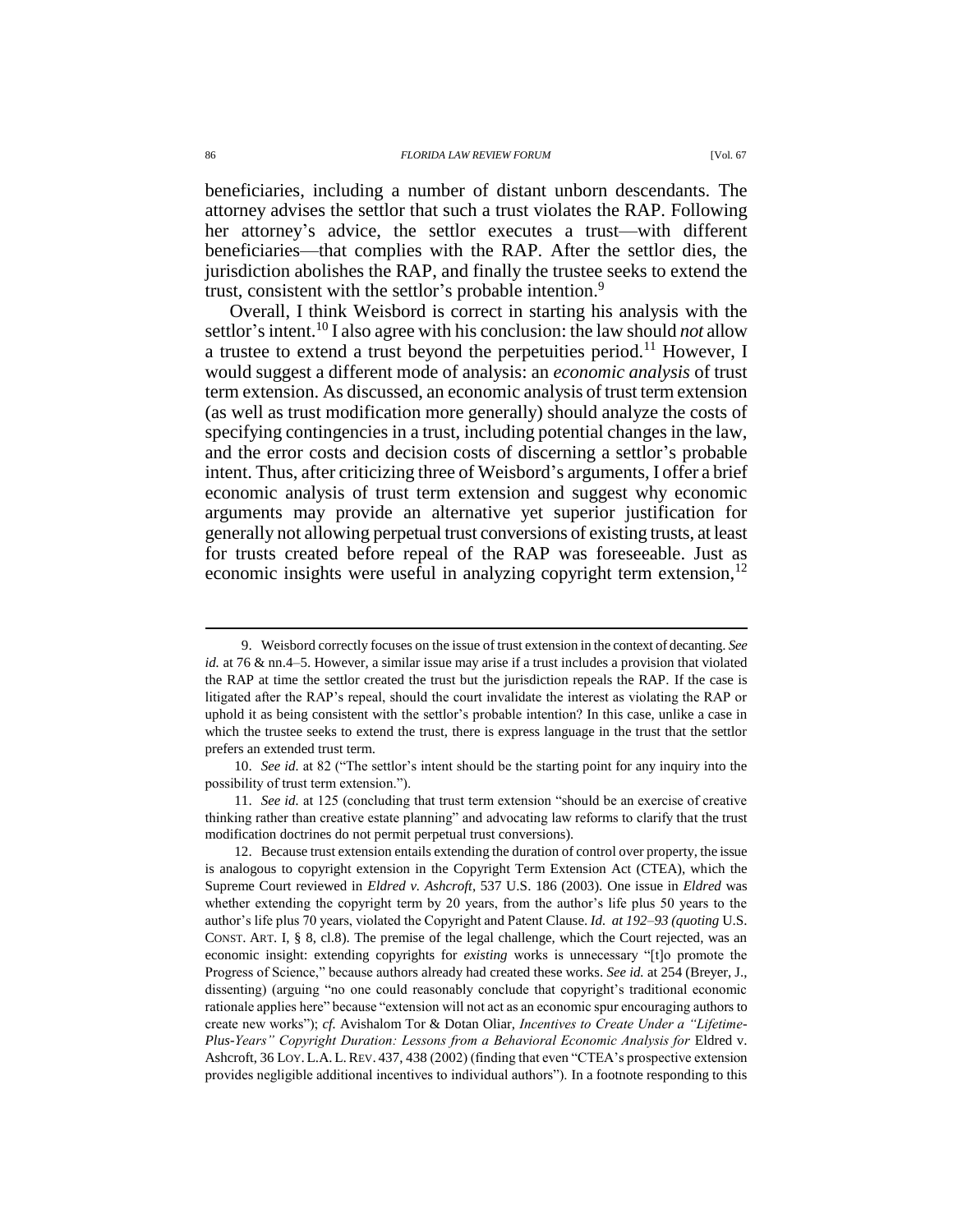economic analysis may be beneficial in evaluating trust term extension.

## \* \* \*

In his article, Weisbord relies on several arguments with economic intuitions, including the risk that a court may misinterpret the settlor's intent.<sup>13</sup> However, three of his arguments for opposing trust term extension are based on reasons that I find less persuasive. Specifically, Weisbord argues that prohibiting trust term extension is necessary (i) to prevent dead hand control by the settlor, (ii) to avoid a potential conflict of interest for the trustee, and (iii) to preserve the existing interests of the beneficiaries.

First, in several places (including the abstract, introduction, Part IV, and conclusion), Weisbord suggests perpetual trust conversions are problematic because they extend dead hand control.<sup>14</sup> Many scholars, including myself, have used the metaphor of the "dead hand" to describe the scope of donor control after death.<sup>15</sup> As with all metaphors, it is important to remember what the metaphor means and does not mean.<sup>16</sup> Historically, the term "dead hand" referred to the *donee*, not the donor.<sup>17</sup> Today, the dead hand refers to

argument, the Court concludes "[c]alibrating rational economic incentives . . . is a task primarily for Congress, not the courts." *See Eldred*, 537 U.S. at 207 n.15.

Notably, the chief defense of retrospective copyright term extension is a theory based on optimizing a copyright's current use, not encouraging new works. *See* William M. Landes & Richard A. Posner, *Indefinitely Renewable Copyright*, 70 U. CHI. L. REV. 471, 484 (2003). Similarly, one of the goals of allowing trust term extension would be to optimize, from the perspective of the deceased settlor, an existing gift that was conveyed in trust. Yet, while copyright extension seems to implicate only the optimal use of existing works, not the creation of new works, trust extension potentially implicates concerns about both optimizing an existing gift and encouraging new gifts. Specifically, because the primary objective of trust law is to facilitate a settlor's intent, if a court fails to facilitate a settlor's probable intent—in this case, either by denying an extension when the settlor would have preferred it or by granting an extension when the settlor would not have preferred it, the court may discourage or alter donative transfers in trust at the outset. *See* Daniel B. Kelly, *Restricting Testamentary Freedom: Ex Ante Versus Ex Post Justifications*, 82 FORDHAM L. REV. 1125, 1176–80 (2013) (discussing trust modification and termination and problems that may arise "[i]f a settlor knows the beneficiaries can easily convince a court to modify or terminate the trust once the settlor has died").

13. *See* Weisbord, *supra* note 7, at 98 (detailing the risks of misinterpreting settlor's intent).

14. *See, e.g.*, *id.* at 125 ("Trust term extension, under the illustration presented in this Article, would unfairly resurrect the dead hand . . . .").

15. *See, e.g.*, LAWRENCE M. FRIEDMAN, DEAD HANDS: A SOCIAL HISTORY OF WILLS, TRUSTS, AND INHERITANCE LAW (2009); RONALD CHESTER, FROM HERE TO ETERNITY? PROPERTY AND THE DEAD HAND (2007); LEWIS SIMES, PUBLIC POLICY AND THE DEAD HAND (1955); Gregory S. Alexander, *The Dead Hand and the Law of Trusts in the Nineteenth Century*, 37 STAN. L. REV. 1189 (1985); *see also* Kelly, *supra* note 12, at 1131 (arguing that "debates about the scope of dead hand control are not merely of philosophical or historical interest").

16. *See generally* EUGENE VOLOKH, ACADEMIC LEGAL WRITING 82, 92–94 (2d ed. 2005) (discussing dangers of using metaphors without attention to their actual meaning).

17. *See* STEVEN SHAVELL, FOUNDATIONS OF ECONOMIC ANALYSIS OF LAW 67 n.67 (2004) ("Although the power of a donor to control property after his demise is today often called the power of the dead hand, the term 'dead hand' originally referred to the *donee*, notably, to a religious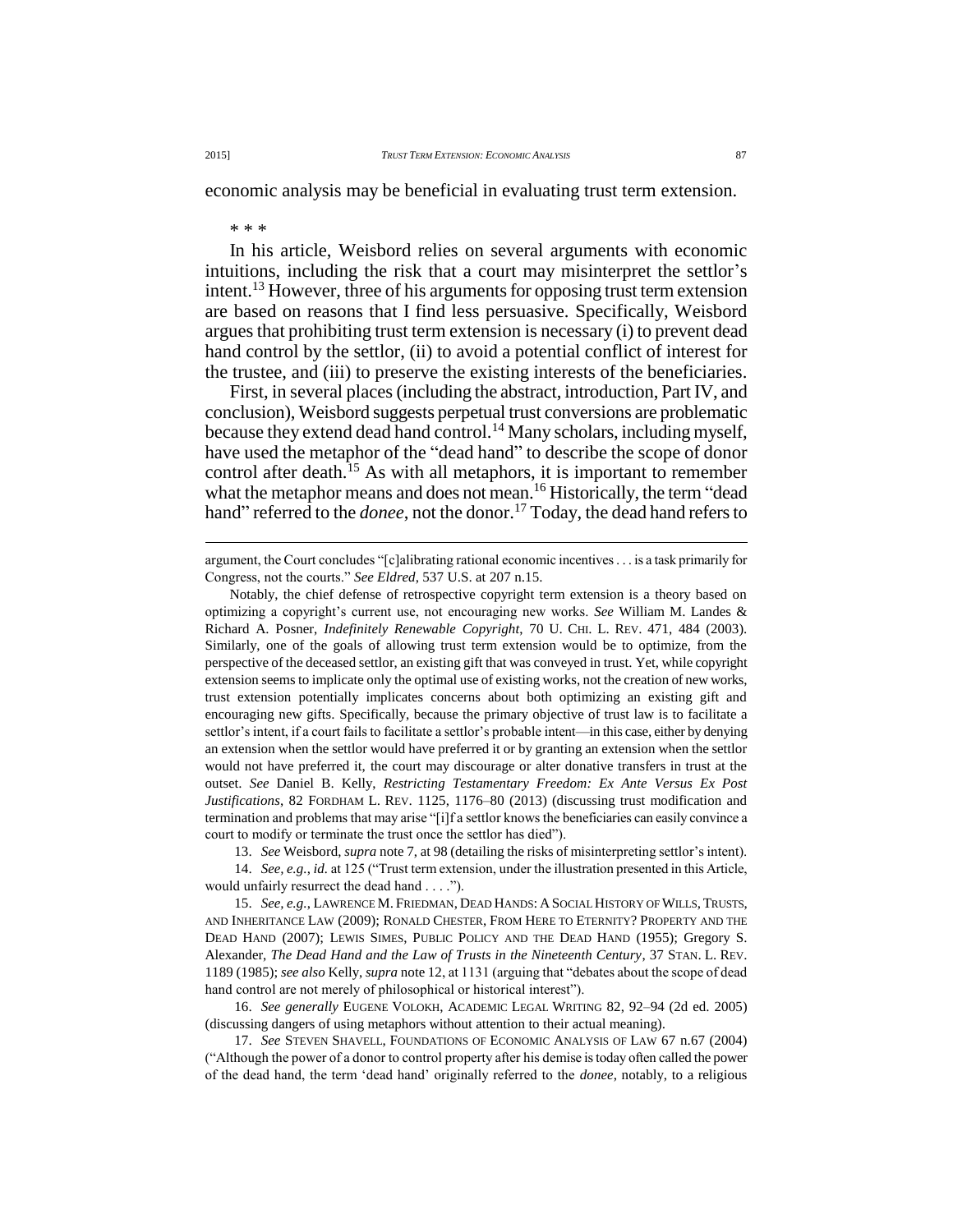the *donor*, <sup>18</sup> and this term may invoke images of a grisly hand reaching from beyond the grave to haunt the living. But dead hand control simply refers to a donor's ability to control the disposition of property after death. Because the organizing principle of American succession law is the freedom of disposition,<sup>19</sup> donors regularly exercise control over their property after they die, i.e., they regularly exercise dead hand control.<sup>20</sup> Indeed, the "distinctive attribute" of a trust is the settlor's ability to control property after his or her death. $^{21}$  Thus, despite its negative connotations, dead hand control is synonymous with a settlor's post-mortem control of property.<sup>22</sup>

Of course, there are valid arguments for and against dead hand control, $^{23}$  and a settlor's control over property is subject to public policy

20. Accordingly, *Black's Law Dictionary* defines "deadhand control" as:

The convergence of various legal doctrines that allow a decedent's control of wealth to influence the conduct of a living beneficiary; esp., the use of executory interests that vest at some indefinite and remote time in the future to restrict alienability and to ensure that property remains in the hands of a particular family or organization. Examples include the lawful use of conditional gifts, contingent future interests, and the *Claflin*-trust principle.

### *Deadhand Control*, BLACK'S LAW DICTIONARY (10th ed. 2014).

21. *See* John H. Langbein, *Mandatory Rules in the Law of Trusts*, 98 NW. U. L. REV. 1105, 1111 (2004) ("The distinctive attribute of a trust is that it can and commonly does perpetuate the settlor's autonomy after his or her death (hence the dead-hand label).").

22. A settlor's post-mortem control of property can, and often does, affect the interests of beneficiaries. For example, rather than an outright gift of property, a donor may create a trust that postpones a distribution until the beneficiary reaches a certain age. By postponing a distribution, the settlor is exercising control over the property in a manner the beneficiary may not like. But trust law facilitates this type of control, and other forms of dead hand control, even when doing so affects the beneficiary's use and enjoyment of trust property.

23. For a summary of arguments for and against dead hand control, see SHAVELL, *supra* note 17, at 67–70 (describing the general argument favoring dead hand control, incorrect arguments against dead hand control, and valid arguments against dead hand control); *see also* Adam J. Hirsch & William K.S. Wang, *A Qualitative Theory of the Dead Hand*, 68 IND. L.J. 1 (1992) (arguing that

corporation that had been granted land.") (citing SIMES, *supra* note 15, at 2–3); *see also Deadhand Control*, BLACK'S LAW DICTIONARY (10th ed. 2014) ("Historically, deadhand-control problems concerned devises of land to religious corporations.").

<sup>18.</sup> *See* Kelly, *supra* note 12, at 1130 n.18 ("In its modern usage, dead hand control refers to the idea that a person who has died may continue to assert control over his or her property even after death." (citing FRIEDMAN, *supra* note 13, at 4)).

<sup>19.</sup> *See* Robert H. Sitkoff, *Trusts and Estates: Implementing Freedom of Disposition*, 58 ST. LOUIS U. L.J. 643, 643 (2014) ("The organizing principle of the American law of succession, both probate and nonprobate, is *freedom of disposition*."). The principle applies in interpreting all donative documents. *See* RESTATEMENT (THIRD) OF PROP.:WILLS AND OTHER DONATIVE TRANSFERS § 10.1, at 276 (AM. LAW INST. 2003); *see also* DUKEMINIER & SITKOFF, *supra* note 6, at 1 ("The American law of succession embraces freedom of disposition, authorizing *dead hand* control, to an extent that is unique among modern legal systems.").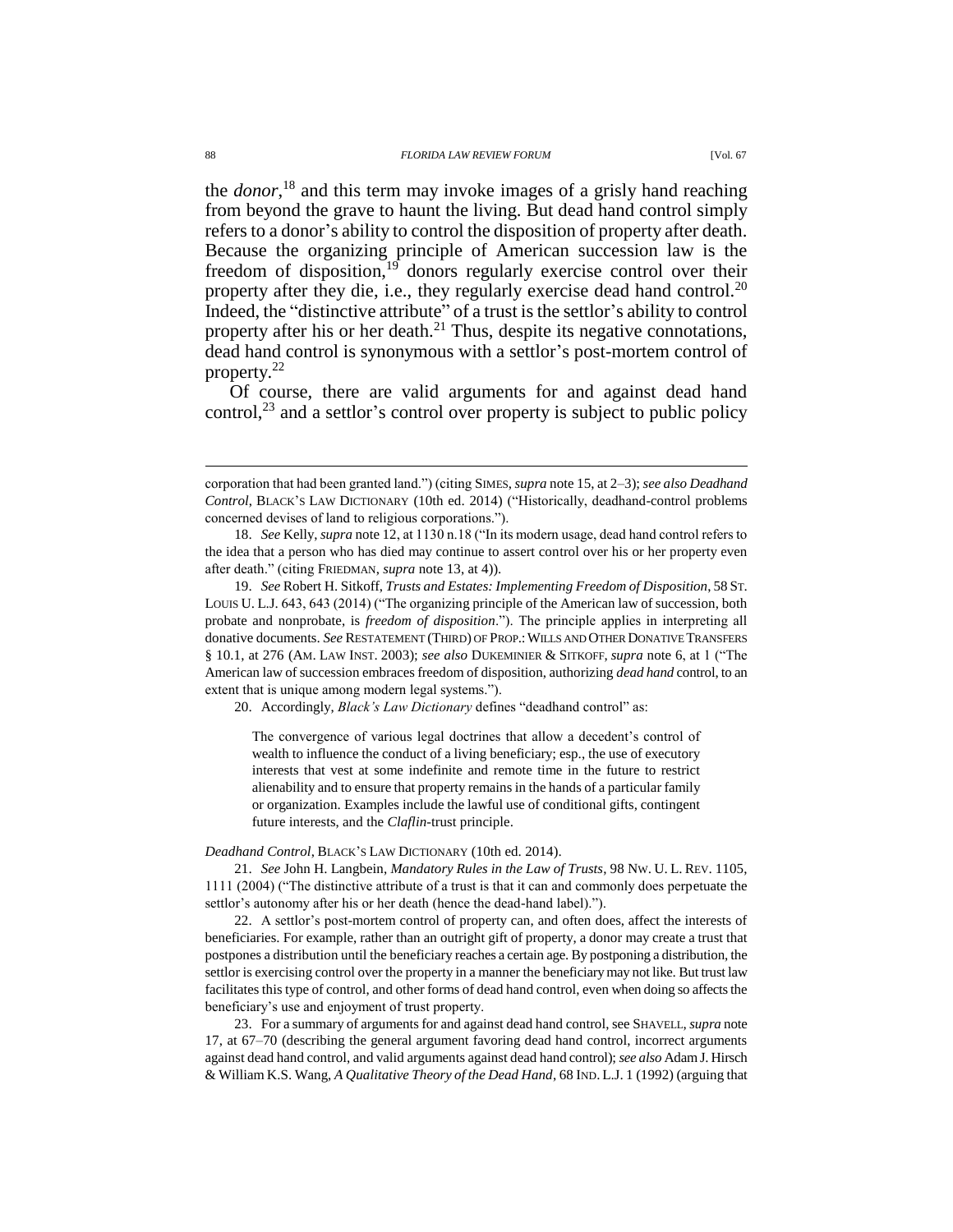limitations, including the RAP (where applicable).<sup>24</sup> But arguments for or against donor control need to be made with respect to specific issues, including trust term extension. (Weisbord lists three general criticisms of dead hand control and perpetual trusts.<sup>25</sup>) Apart from specific arguments, saying that a doctrine may increase (or decrease) dead hand control does not have any normative significance. Although many scholars assume that dead hand control is bad, asserting that a legal reform may involve dead hand control does not tell us anything about whether or not the reform is socially desirable.

Second, in his article, Weisbord suggests that perpetual trust conversions are problematic because they involve a conflict of interest for trustees.<sup>26</sup> Weisbord states: "For example, a trustee receiving fees or commissions for its service during the life of the trust would have a financial stake in postponing the trust's termination indefinitely because termination of the trust would result in cessation of the trustee's compensation." <sup>27</sup> In the scenario that Weisbord is analyzing, the *trustee* has the power to extend the trust term, i.e., to seek a modification creating a perpetual trust.

The law might avoid a trustee's conflict of interest by authorizing trust extension by a party other than the trustee, such as a permissible beneficiary under the modified trust or trust protector. If the trustee is not the party deciding whether to extend the trust, the trustee has no conflict of interest. Current beneficiaries may oppose a perpetual trust conversion. However, descendants who would be beneficiaries under the modified trust might attempt to modify the trust. Alternatively, the settlor could create a trust protector and grant the protector authority to modify the trust. As Stewart E. Sterk points out, compared to a trustee or beneficiaries, "the trust protector offers what may be an attractive alternative—a person whose primary function is to exercise judgment on behalf of the trust

the costs of dead hand control, including perpetual or long-lasting trusts, vary depending on the type of control a settlor exercises over trust property).

<sup>24.</sup> *See* RESTATEMENT (THIRD) OF PROP.:WILLS AND OTHER DONATIVE TRANSFERS § 10.1 cmt. c (AM. LAW INST. 2003) (discussing policy limitations, including the RAP); *see also Deadhand Control*,BLACK'S LAW DICTIONARY (10th ed. 2014) ("The Rule Against Perpetuities restricts certain types of deadhand control, which is sometimes referred to either as the power of the *mortua manus*  (dead hand) or as trying to retain property *in mortua manu*.").

<sup>25.</sup> *See* Weisbord, *supra* note 7, at 79 & nn.13–15 (mentioning issues involving changed circumstances, administrative costs, and concentrations of wealth).

<sup>26.</sup> *See id.* at 87 ("A trustee may have a conflict of interest in seeking to extend the duration of a trust beyond its natural termination."); *id.* at 112 ("The more relevant inquiry may be whether the financial institutions that profit from administering perpetual trusts should be given modification powers . . . ."); *id.* at 125 ("Worse yet, although proponents of trust term extension may purport to represent the interests of the settlor's dead hand, in many cases, such proponents may in fact be financial institutions furthering their own pecuniary interests in administering perpetual trusts.").

<sup>27.</sup> *Id.* at 87–88.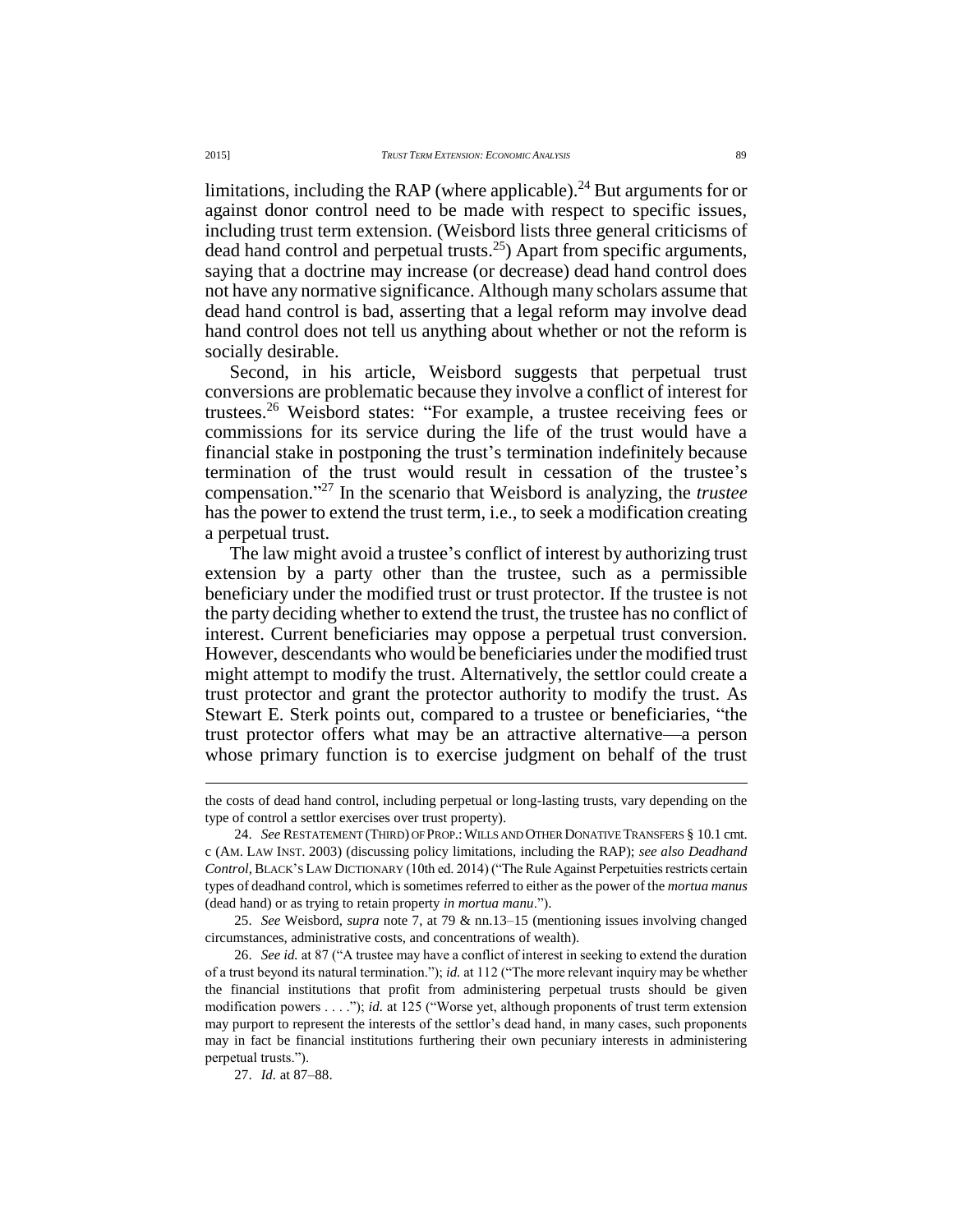settlor."<sup>28</sup> In any case, the basic idea is to give the power to request modification of the trust to a party without the same economic incentives as the trustee.

Even if the trustee is the party with the power to extend the trust, there are reasons why the trustee's conflict of interest may not be as problematic as it first appears. As Weisbord notes, a trustee has fiduciary duties.<sup>29</sup> The purpose of these duties, including the trustee's duty of loyalty, is to mitigate agency costs.<sup>30</sup> Thus, by enforcing the duty of loyalty, courts may deter trustees from extending trusts for opportunistic reasons.<sup>31</sup> Moreover, in extending a trust, the trustee bears certain costs, including administrative expenses—a perpetual trust can entail thousands of beneficiaries—and litigation risks.<sup>32</sup> Such costs, which may outweigh the benefits that a trustee expects to receive by continuing to collect fees, can provide a check on trustee opportunism. Thus, from an economic view, it is useful to analyze first whether trust term extension is socially desirable, assuming that a trustee will act pursuant to the settlor's instructions and for the benefit of beneficiaries. Later, we can consider complications, like the idea that trustees may have a conflict of interest.

While Weisbord's worry about a trustee's conflict of interest is a valid concern, it relates more to the political economy of trust law reform than to the social desirability of trust term extension. Just as powerful interests lobbied for the Copyright Term Extension Act,  $^{33}$  there is a question of who

31. Likewise, courts have effectively prevented trustees from opposing trust termination for opportunistic reasons. *See* Sterk, *supra* note 28, at 2767 n.28 (noting that "trustees sometimes challenge the termination of trusts . . . in order to preserve their right to commissions," but that such challenges are "generally unsuccessful[]").

32. *See* Waggoner, *supra* note 5, at 4–14; Weisbord, *supra* note 7, at 88 n.59; *see also* RICHARD A. POSNER, ECONOMIC ANALYSIS OF LAW 692 (8th ed. 2011) ("The transaction costs involved in dynastic trusts can be enormous because of the increase in the number of beneficiaries over time. . . . The trustee of the dynastic trust would incur large costs in keeping track of the beneficiaries and allocating trust income among them.").

33. Copyright Term Extension Act, Pub. L. No. 105-298, 112 Stat. 2827 (1998); *see* LAWRENCE LESSIG, FREE CULTURE: HOW BIG MEDIA USES TECHNOLOGY AND THE LAW TO LOCK DOWN CULTURE AND CONTROL CREATIVITY 218 (2004) (discussing lobbying on behalf of the CTEA); John F. Duffy, *Rethinking the Prospect Theory of Patents*, 71 U. CHI. L. REV. 439, 508 n.197 (2004) ("The CTEA was widely perceived as having resulted from the lobbying efforts of various large copyright holders, especially the Disney Corporation . . . ."); Robert P. Merges, *One* 

<sup>28.</sup> Stewart E. Sterk, *Trust Protectors, Agency Costs, and Fiduciary Duty*, 27 CARDOZO L. REV. 2761, 2767 (2006). The trust protector is necessary because, if the settlor is dead, the settlor is unable to modify. However, the settlor may be alive if the settlor executes an irrevocable trust that complies with the RAP, and the state repeals the RAP before the settlor's death. Thus, some settlors may be able to extend the trust if the state permits it.

<sup>29.</sup> *See* Weisbord, *supra* note 7, at 88.

<sup>30.</sup> *See* Robert H. Sitkoff, *An Economic Theory of Fiduciary Law*, *in* PHILOSOPHICAL FOUNDATIONS OF FIDUCIARY LAW 197, 204 (Andrew S. Gold & Paul B. Miller eds., 2014); Robert H. Sitkoff, *The Economic Structure of Fiduciary Law*, 91 BOS. U. L. REV. 1039, 1045 (2011); Robert H. Sitkoff, *An Agency Costs Theory of Trust Law*, 89 CORNELL L. REV. 621, 683 (2004).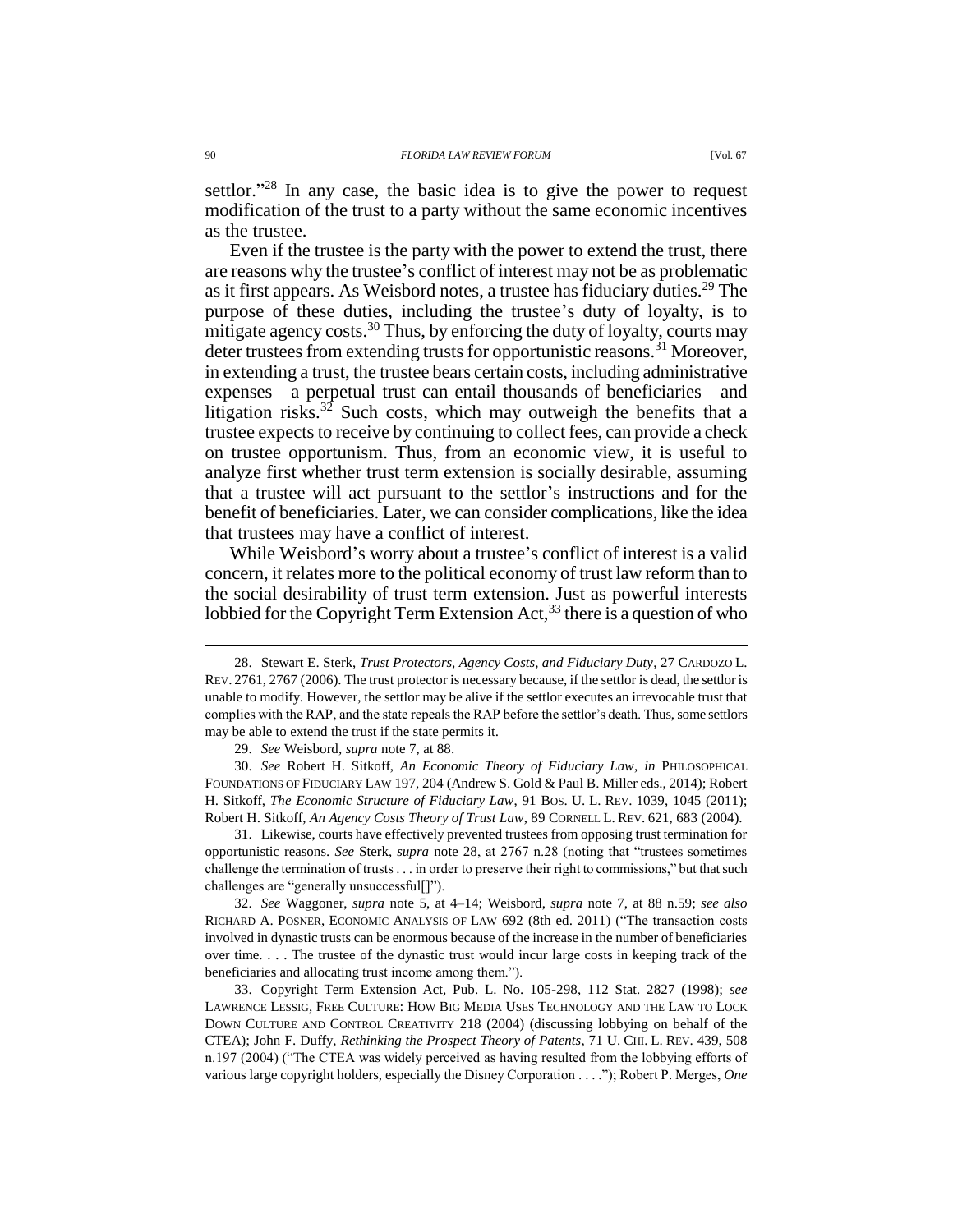benefits from abolishing the RAP or allowing perpetual trust conversions. Sophisticated trustees, e.g., banks and trust companies, are repeat players with high financial stakes and concentrated interests. As a result, these trustees may have an incentive to distort the political process in ways that benefit their own interests (or the interests of settlors) at the expense of the public interest (or the interests of beneficiaries). $34$ 

Third, in his article, Weisbord opposes trust extension because extending the trust may impair the interests of existing beneficiaries.<sup>35</sup> As he notes, converting the current trust into a perpetual trust will diminish the existing beneficiaries' interests.<sup>36</sup> For example, rather than receiving a remainder interest in fee simple, existing beneficiaries may receive only a lifetime interest, followed by a remainder in other more distant beneficiaries.<sup>37</sup>

However, privileging the interests of the existing beneficiaries, while excluding more remote potential beneficiaries, is problematic for at least two reasons. First, it ignores the probable intention of the settlor, who, in the absence of the RAP, may not have given these existing beneficiaries a remainder in fee simple. Second, it ignores the interests of those parties whom the settlor would have designated as beneficiaries if the settlor had anticipated repeal of the RAP. In a jurisdiction that has abolished the RAP, why are close beneficiaries necessarily preferred to the exclusion of distant beneficiaries, even if the settlor would prefer to give each a beneficial interest? To exclude distant beneficiaries entirely, there would have to be a reason why the existing interests are so important that the law would not

*Hundred Years of Solicitude: Intellectual Property Law, 1900–2000*, 88 CAL. L. REV. 2187, 2236 (2000) (noting that the CTEA is "a prime example of legislation that strongly favored a narrow class of copyright owners").

34. *See* Steven J. Horowitz & Robert H. Sitkoff, *Unconstitutional Perpetual Trusts*, 67 VAND. L.REV. 1769, 1786 (2014) ("Lawyers and bankers have lobbied for perpetual trusts to attract, or at least to retain, trust business."); Sitkoff & Schanzenbach, *supra* note 1, at 416–18 (discussing an interest group theory of jurisdictional competition for trust funds); Stewart E. Sterk, *Jurisdictional Competition to Abolish the Rule Against Perpetuities: R.I.P. for the R.A.P*., 24 CARDOZO L. REV. 2097, 2117 (2003) (pointing out the "public choice explanation" for the RAP's repeal: "the beneficiaries of perpetual trusts are concentrated and politically powerful banks and trust companies"); Daniel J. Amato, Note, *The Good, the Bad, and the Ugly: The Political Economy and Unintended Consequences of Perpetual Trusts*, 86 S. CAL. L. REV. 637, 648–60 (2013) (summarizing the political economy of perpetual trusts).

35. *See* Weisbord, *supra* note 7, at 112 ("Unlike the prospective authorization of perpetual trusts, retroactive authorization of such instruments would harm incumbent beneficiaries by impairing the value of their interests."); *id.* at 124 ("Trust term extension would impair existing beneficial interests because, to create a perpetual trust, incumbent residuary beneficiaries would be forced to accept a less valuable lifetime interest in the trust.").

36. *See* Weisbord, *supra* note 7, at 95.

37. *See id.* ("Opponents of trust term extension will likely assert . . . that the consequences of trust term extension in this context would impair existing beneficial interests by converting remainders into lifetime interests in order to add new generations of the settlor's issue as permissible beneficiaries . . . .").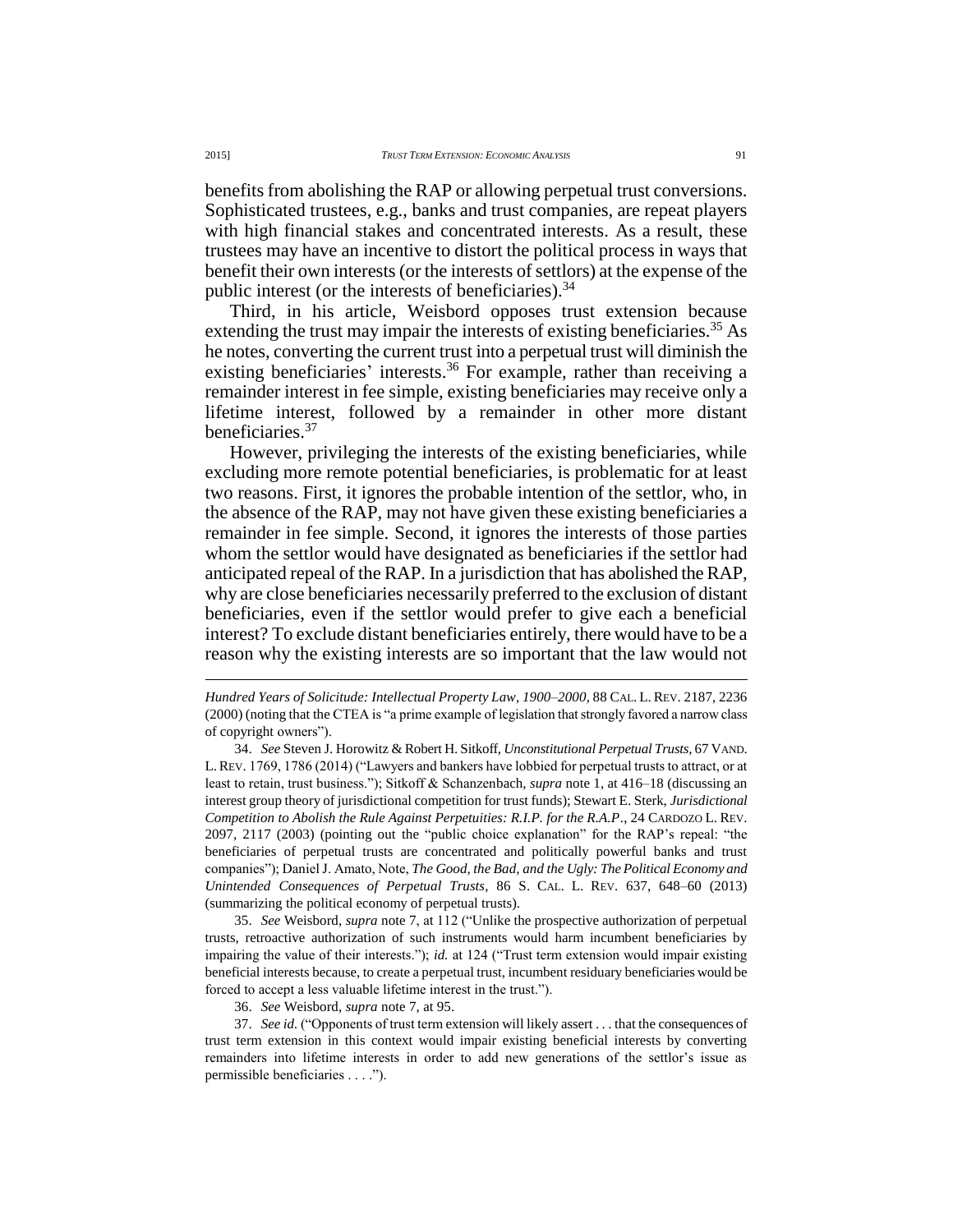modify them even if they were contrary to the settlor's intent.

Weisbord suggests there is "a modern trend in trust law of providing greater protection for *living* trust beneficiaries." <sup>38</sup> Yet, as Weisbord notes, this trend (assuming there is a trend) usually concerns a tradeoff between a settlor who is dead and beneficiaries who are living—not living or close beneficiaries versus unborn or distant beneficiaries.<sup>39</sup> Conflicts do exist between beneficiaries, including income and remainder beneficiaries.<sup>40</sup> For this reason, trust and fiduciary law include a duty of impartiality.<sup>41</sup> Under this duty of impartiality, resolving conflicts usually does not turn on which beneficiaries are living or close, or which beneficiaries are unborn or distant, at least in the absence of explicit instructions in the trust.<sup>42</sup> To be sure, among estate planning lawyers, there is a sense that a settlor is likely to have greater concern for beneficiaries that are more proximate.<sup>43</sup> Yet,

40. *See, e.g.*, Brokaw v. Fairchild, 237 N.Y.S. 6, 11 (N.Y. Sup. Ct. 1929) (describing a conflict of interest between beneficiaries).

41. *See* UNIF. TRUST CODE § 803 (UNIF. LAW COMM'N 2000) ("If a trust has two or more beneficiaries, the trustee shall act impartially in investing, managing, and distributing the trust property, giving due regard to the beneficiaries' respective interests."); UNIF.PRUDENT INV'R ACT § 6 (1994) ("If a trust has two or more beneficiaries, the trustee shall act impartially in investing and managing the trust assets, taking into account any differing interests of the beneficiaries.").

42. *See* UNIF. TRUST CODE § 803 cmt. ("The differing beneficial interests for which the trustee must act impartially include those of the current beneficiaries versus those of beneficiaries holding interests in the remainder . . . ."). Also, the common law preference for construing an ambiguous instrument as creating a vested, rather than contingent, remainder would not apply because a future interest in distant unborn descendants would not necessarily be contingent.

43. For example, if a life beneficiary has received a gift expressed in annuity dollar terms but the interest is inadequate due to inflation, a lawyer may attempt modify the trust by arguing that the settlor wanted to favor the life beneficiary over more distant beneficiaries with remainder interests. For more discussion on the idea that settlors will favor more proximate beneficiaries, see William L. Hoisington, *Modern Trust Design: New Paradigms for the 21st Century*, 31 U. MIAMI SCH. L. PHILIP E. HECKERLING INST. ON EST. PLAN. ¶ 604.1, at 6–11 (1997); *see also* Elliot Stone, *Life Tenant vs. Remainderman: Suggestions for Resolving Traditional Conflicts re Investments, Income and Drafting*, 84 TR. & EST. 530, 531 (1947) ("If the professional draftsman would explain more fully the law and trust management problems to a prospective settlor, he would probably find the settlor's thinking leaning strongly in favor of maximum benefits for those people closest to him . . . ."). *But cf.* Jeffrey E. Stake, *Darwin, Donations, and the Illusion of Dead Hand Control*, 64 TUL. L. REV. 705, 729 (1990) (arguing that donors should be "expected to favor more closely related beneficiaries," but pointing out that, "because the marginal utility of income diminishes, very wealthy transferors should also be expected to wish to spread their gifts out some distance into the future" and that "for the very wealthy, it is genetically natural to attempt to provide life sustaining wealth to distant, unborn descendants and other gene carriers").

<sup>38.</sup> *Id.* at 78 (emphasis added); *see also id.* at 112–23 (discussing a "modest retreat" from dead hand control). For more discussion of this trend, see Thomas P. Gallanis, *The New Direction of American Trust Law*, 97 IOWA L.REV. 215, 226–34 (2011) (discussing the "new direction of the law of future interests and perpetuities").

<sup>39.</sup> *See* Weisbord, *supra* note 7, at 112–13 (explaining that American trust law used to favor the settlor, but now favors beneficiaries). Plus, at the time the trustee is seeking a modification, i.e., after the jurisdiction abolishes the RAP, some or all of the unborn or distant descendants, whom the settlor would have named in the absence of the RAP, may in fact be living.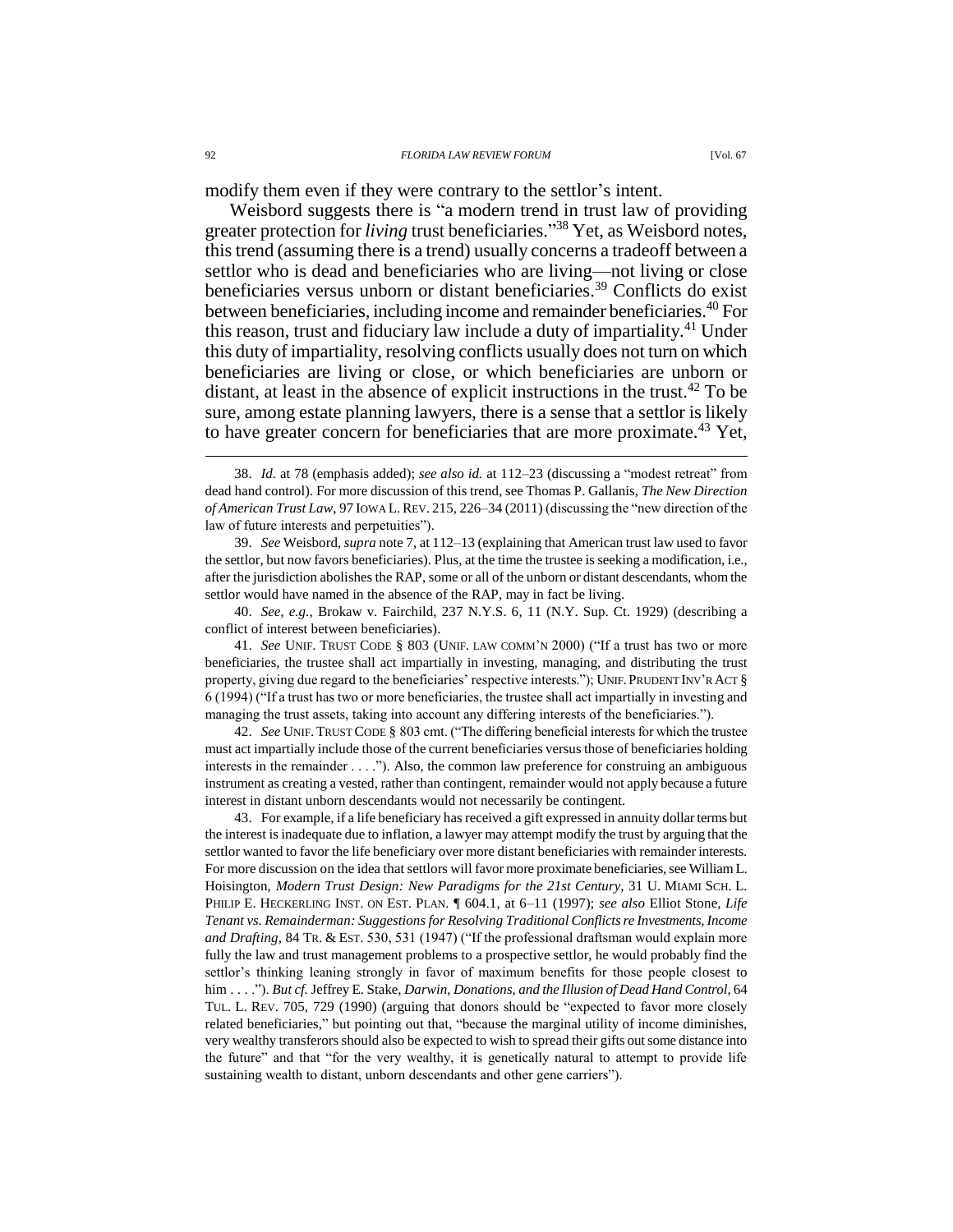the issue here is not just a matter of privileging closer beneficiaries; rather, it is a matter of *excluding* more remote potential beneficiaries entirely.<sup>44</sup>

The obvious counter is that these unborn or distant beneficiaries are not designated in the terms of the trust. But that is begging the question. There has to be a reason—besides being designated (or not designated) in a trust that was created under the RAP—for preserving the interests of the current beneficiaries while excluding remote beneficiaries whom the settlor would have wanted to include. Of course, there may be economic arguments for excluding more remote beneficiaries. Maybe preserving the interests of existing beneficiaries allows existing beneficiaries to engage in socially beneficial reliance. Maybe there is an endowment effect in which existing beneficiaries are more attached to their interests than potential beneficiaries. Or perhaps there is some other efficiency rationale for excluding remote beneficiaries. But Weisbord gives none.<sup>45</sup>

In short, the arguments based on a settlor's dead hand control, trustee's conflict of interest, and beneficiaries' existing interests are not sufficient to reject trustee-proposed trust extension. Labeling donor control as "dead hand" control does not establish whether this type of control is good or bad, for the organizing principle of trust law is the freedom of disposition. While a trustee may have a conflict of interest in deciding whether to modify the trust, the law could authorize trust term extension by another

<sup>44.</sup> I am grateful to Barry Cushman for emphasizing this point.

<sup>45.</sup> Weisbord does argue that creating new beneficial interests "undermines the trust law requirement of a definite, ascertainable beneficiary." Weisbord, *supra* note 7, at 97–98. However, even under the definite-beneficiary requirement, trusts for unborn or subsequently ascertainable beneficiaries are valid as long as these beneficiaries are ascertained within the applicable RAP. *See* UNIF. TRUST CODE § 402(b) (UNIF. LAW COMM'N 2000); RESTATEMENT (THIRD) OF TRUSTS § 44 (AM. LAW INST. 2003). As the Uniform Trust Code states: "A beneficiary is definite if the beneficiary can be ascertained now or in the future, subject to any applicable rule against perpetuities." UNIF. TRUST CODE § 402(b); *see also* DUKEMINIER & SITKOFF, *supra* note 6, at 417 ("The beneficiaries need not . . . be ascertained when the trust is created—only ascertainable.").

In support of his argument, Weisbord cites a footnote from an article by Robert H. Sitkoff in which he says that Sitkoff is "noting the argument that trusts might still be invalidated for want of an ascertainable beneficiary in states that have abolished the Rule Against Perpetuities." Weisbord, *supra* note 7, at 97 n.109 (citing Robert H. Sitkoff, *The Lurking Rule Against Accumulations of Income*, 100 NW. U. L. REV. 501, 506 n.32 (2006)). However, in the footnote to which Weisbord cites, Sitkoff is not making a general point that perpetual trusts will necessarily fail for lack of an ascertainable beneficiary. *See* Sitkoff, *supra* note 7, at 506 n.32. Rather, Sitkoff is discussing a very unusual case, *Marsh v. Frost National Bank*, 129 S.W.3d 174 (Tex. App. 2004), in which the trust beneficiaries were purported to be "every American 18 years or older"—a group arguably too indefinite to be ascertainable. *See* Sitkoff, *supra* note 7, at 506 n.32 (quoting *Marsh*, 129 S.W.3d at 176).

More importantly, in a jurisdiction that has repealed the RAP, the requirement that a beneficiary must be ascertained now or in the future "subject to any applicable rule against perpetuities" no longer makes sense. *See* UNIF. TRUST CODE § 402(b). Thus, as Weisbord suggests, "perhaps trust law should revise the ascertainable beneficiary requirement without regard or reference to the Rule Against Perpetuities," assuming that at least one beneficiary is able to enforce the trustee's fiduciary duties. *See* Weisbord, *supra* note 7, at 97–98.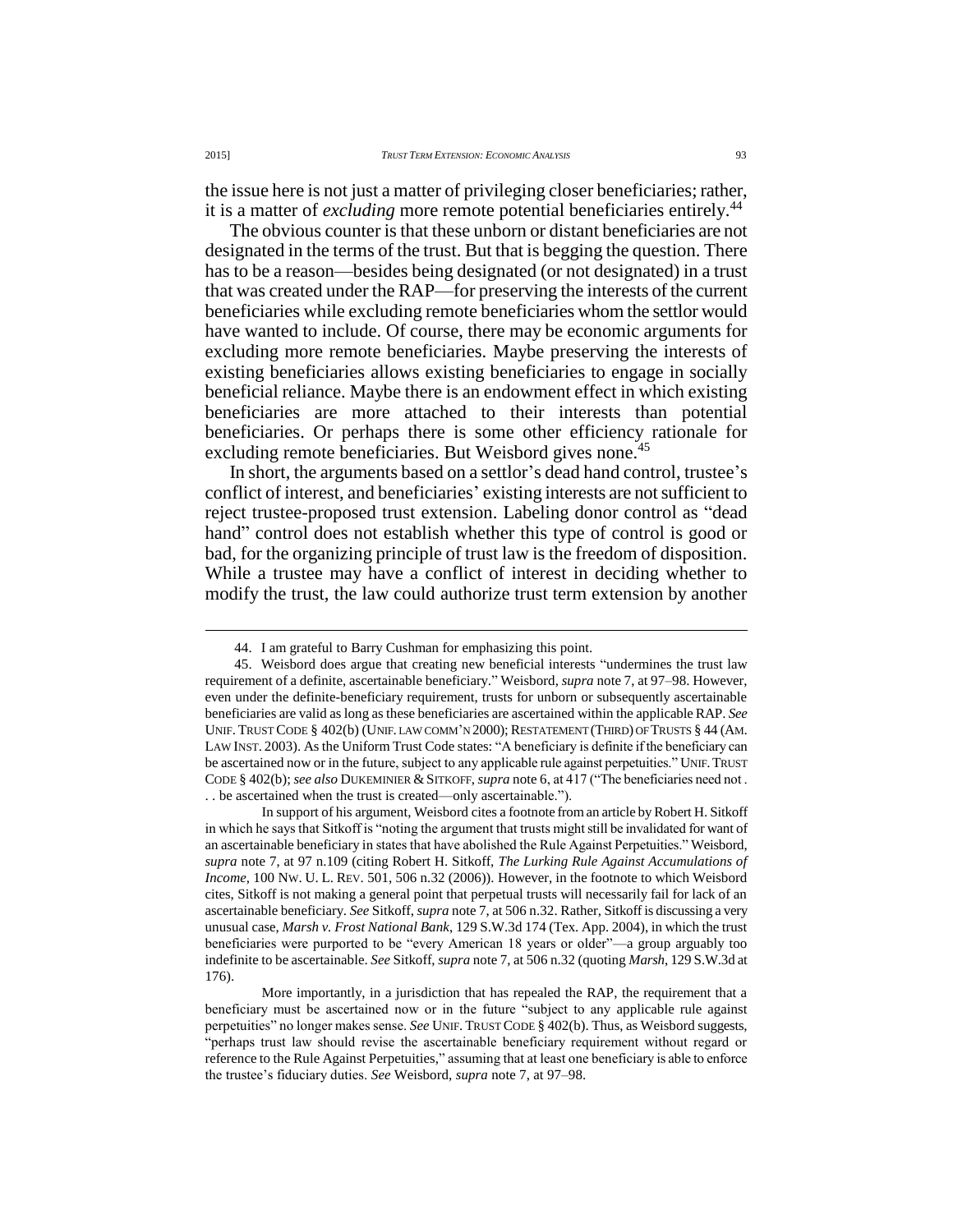party, such as a beneficiary under the modified trust or a trust protector, who does not have the same economic incentives. Trustees also remain subject to fiduciary duties, including the duty of loyalty, and may have countervailing reasons not to extend the trust. Finally, favoring existing beneficiaries makes sense only if we ignore the interests of those beneficiaries whom the settlor would have chosen to include if the settlor had anticipated repeal of the RAP.

#### \* \* \*

 $\overline{a}$ 

Analyzing trust term extension from an economic perspective is useful because it emphasizes the real-world consequences of drafting, modifying, and interpreting trusts. These effects include *specification costs*, *error costs*, and *decision costs*. Before analyzing these costs, it is worth noting that the analysis that follows could apply to trust modification in general. While this analysis may provide a general framework for trust modification, I will focus on trust term extension. The magnitude of the various types of costs will vary depending on the type of modification at issue; thus, nothing in what follows should be construed as a general argument for or against liberalization of trust modification or trust decanting.

The costs of providing for contingencies in the trust are *specification costs*. Because such costs are positive, a settlor will not provide for all contingencies in advance. If a settlor does not specify certain contingencies, there is a potential justification for trust modification. Thus, if a settlor did not anticipate or provide for the RAP's repeal, there is a theoretical justification for trust term extension. The trustee or court may be able to discern the settlor's probable intent, i.e., a settlor's true plans with perfect information, and modify the trust accordingly.

Yet, in attempting to discern what a settlor would have wanted, the trustee or court may make mistakes—*error costs*. For trust term extension, there are two basic types of errors: (i) a court may fail to extend a trust even though the settlor would have preferred a perpetual trust; or (ii) a court may extend a trust even though the settlor would have preferred the current trust. In addition, a court may grant an extension but extend the trust in the wrong way, e.g., the court may incorrectly decide for how long or for whose benefit to extend the trust.<sup>46</sup> Finally, the trustee and court will incur *decision costs* in attempting to discern the settlor's probable intent.<sup>47</sup>

To amplify, the issue of trust term extension would not arise if a settlor could anticipate, and explicitly provide for, each contingency in the terms

<sup>46.</sup> I am grateful to Stewart Sterk for raising this point.

<sup>47.</sup> *See* Daniel B. Kelly, *Toward Economic Analysis of the Uniform Probate Code*, 45 U. MICH. J.L. REFORM 855, 865 (2012) (discussing the "trade-off between *error costs*—the costs of misallocating an entitlement—and *decision costs*—the costs of determining how to allocate the entitlement").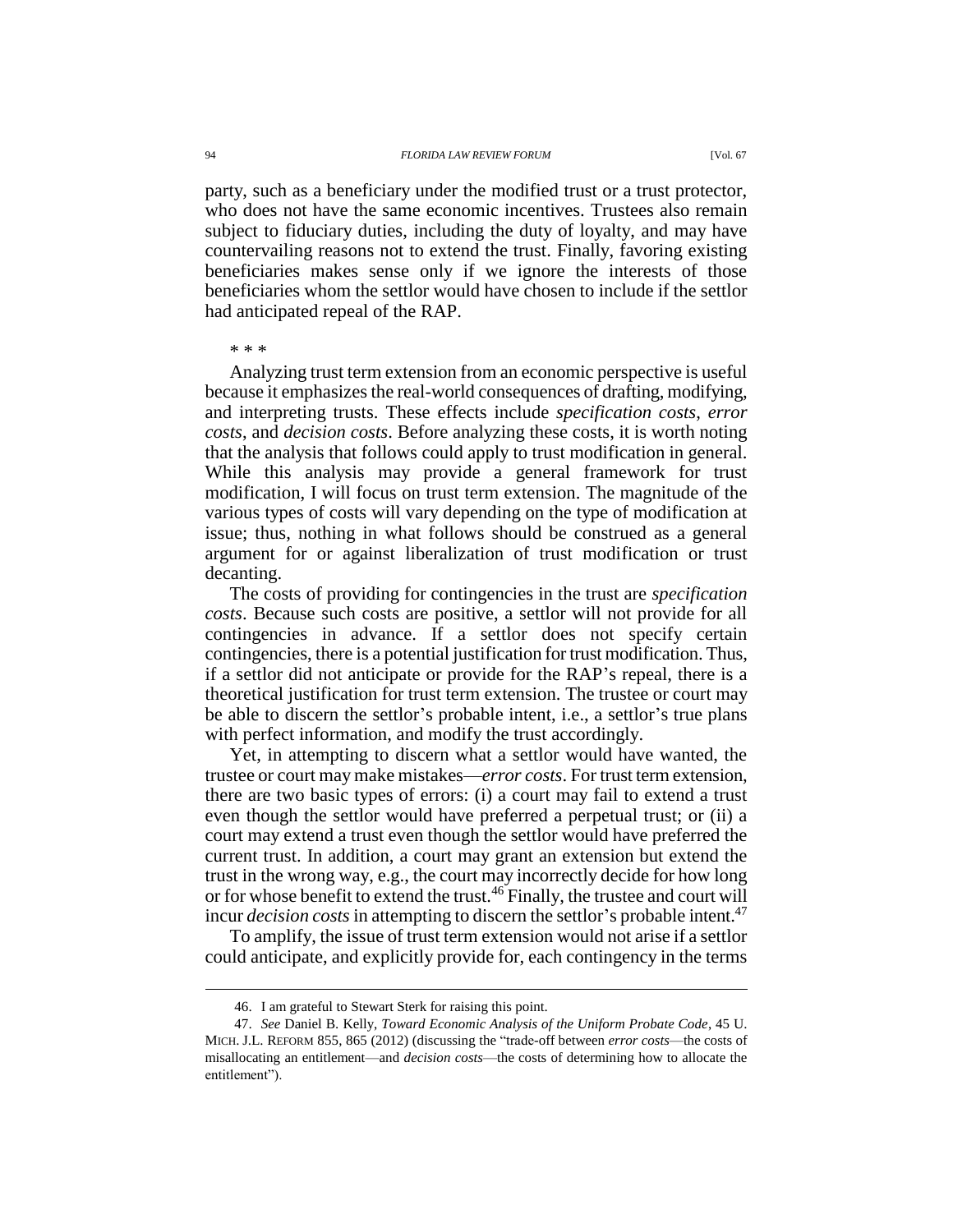of the trust. If the settlor could specify each contingency in advance, i.e., if the settlor had perfect information and if drafting costs were zero, then the settlor could specify his or her desired distribution for any given situation. Even if circumstances changed or the law developed, the trust could specify what the settlor would want in each situation. For example, "if the RAP applies, then X; if the RAP is modified by the 'wait and see' doctrine, then Y; if the RAP is repealed, then Z." And so on. Like a completely specified contract, a completely specified trust would address any contingency.

Yet, in reality, a settlor cannot specify each contingency in advance. This is so for two reasons: (i) some contingencies are unforeseeable; and (ii) other contingencies, while foreseeable, are too costly to specify.<sup>48</sup>

First, at the time a settlor creates a trust, certain contingencies may be unforeseeable. The settlor of a family trust may not foresee that one of her children will be disabled in a car accident. The settlor of a charitable trust may not foresee that a disease that she hopes to cure will be cured in the near future. Or a settlor may not anticipate a change in the law, e.g., a state may allow a new type of trust like a "pet trust" or statutory purpose trust that the settlor would like to create.<sup> $49$ </sup> As a result, due to unforeseen changes, "many kinds of future outcomes would not even be contemplated by a person when making provisions for the control of property."<sup>50</sup>

Second, other contingencies, while foreseeable, may not be provided for in the trust if the costs of addressing the contingency outweigh the potential benefits.<sup>51</sup> The costs of specifying each contingency in the trust are certain and immediate. These costs include drafting costs as well as the time and effort for the attorney and client to discuss the issue and for the client to make an informed decision. By contrast, the potential benefit of providing for a contingency is discounted by the small probability of any contingency actually occurring.<sup>52</sup> Plus, because the benefit may occur at

<sup>48.</sup> *See* Kelly, *supra* note 12, at 1158–61 (discussing problem of imperfect information in succession law, including unforeseen and not-provided-for contingences).

<sup>49.</sup> *See, e.g.*, UNIF. TRUST CODE §§ 408–409 (2010).

<sup>50.</sup> SHAVELL, *supra* note 15, at 70; *see also* POSNER, *supra* note 32, at 700 (noting, in discussing the RAP, that "arrangements for the distant future [are] likely to result in an inefficient use of resources brought about by unforeseen contingencies"). Similarly, in land use planning, when considering whether to adopt a perpetual conservation easement, an owner may be unable to anticipate all contingencies. *See* Julia D. Mahoney, *Perpetual Restrictions on Land and the Problem of the Future*, 88 VA. L. REV. 739, 753 (2002).

<sup>51.</sup> *See* Kelly, *supra* note 12, at 1160 ("Donors are incapable of anticipating all future contingencies and, even if they could, it would not be cost-effective to specify each contingency in a will or trust.").

<sup>52.</sup> For contingencies that are more likely, such as the death of a beneficiary, settlors often have an incentive to provide for the contingency in the trust. In addition, the law provides default rules for contingencies that are likely to recur, like a predeceasing beneficiary. *See, e.g.*, UNIF. PROBATE CODE § 2-707 (1990, rev. 2008) (antilapse rule for trusts); *see also* DUKEMINIER & SITKOFF, *supra* note 6, at 859 ("These default rules of construction do not come into play if the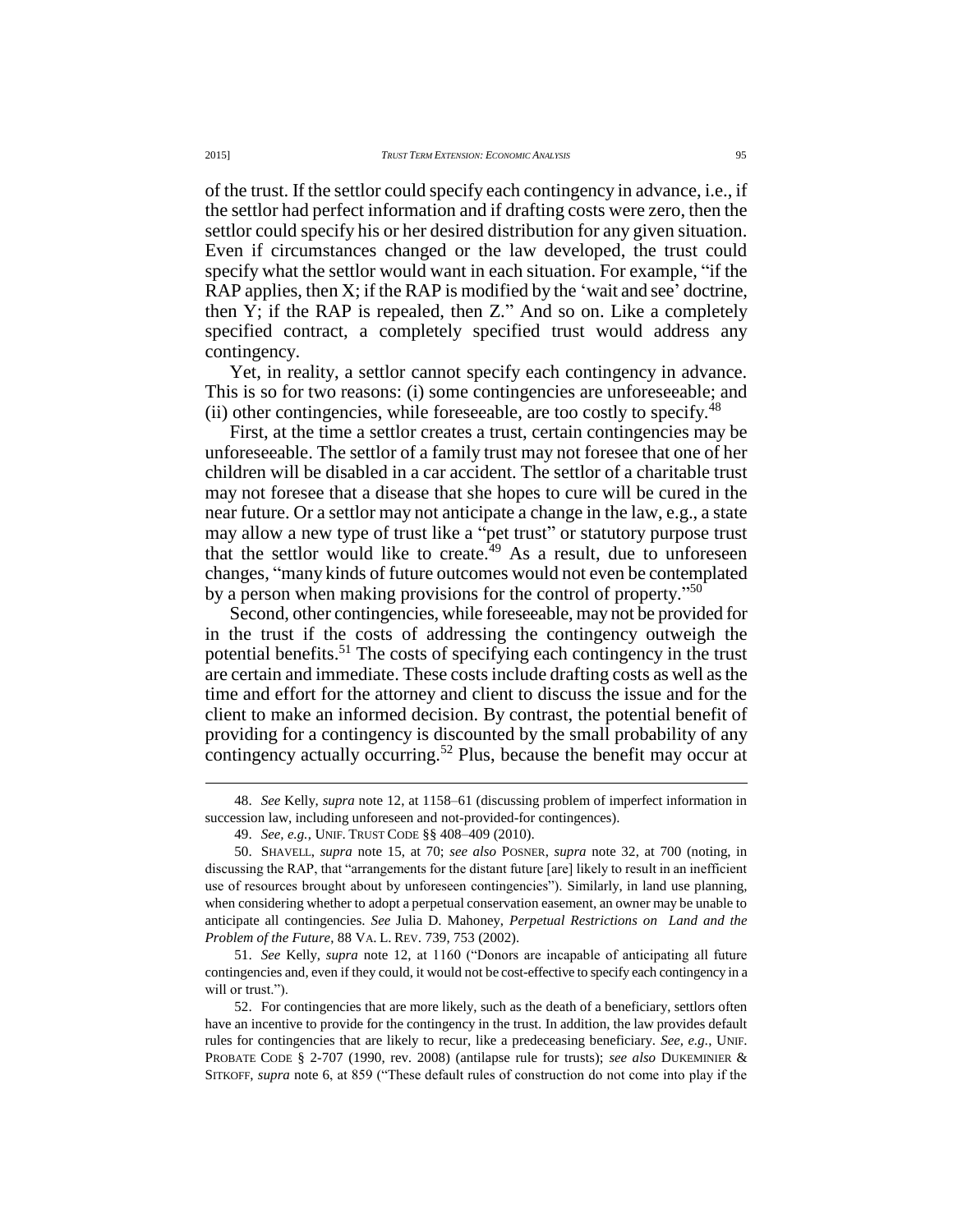some remote time in the future, the benefit should be discounted by its remoteness in time. Thus, for many contingencies, a settlor or her attorney will not have an incentive to specify the settlor's true detailed plans.<sup>53</sup>

Some legal changes or developments are foreseeable. However, until recently, especially Delaware's repeal of the RAP in 1995, settlors may not have contemplated that the jurisdiction in which they were creating a trust might abolish the RAP. Even if settlors or their attorneys were aware that repeal was theoretically feasible, they most likely would have believed the likelihood of repeal was remote.<sup>54</sup> Thus, given the costs of addressing this contingency, many settlors would not have provided for the RAP's repeal. Importantly, settlors may not have addressed this contingency even though, in the absence of the RAP, these settlors would prefer to extend the trust and include distant unborn beneficiaries.

Of course, the costs of addressing any single contingency, such as a jurisdiction's repeal of the RAP, may not be high. But, ex ante, a settlor does not know which factual circumstances or legal rules may change. Therefore, there is a sound economic reason for why settlors may not have provided explicitly for their preferred distribution in the event that a jurisdiction repealed the RAP.

On the other hand, the idea of drafting a clause authorizing trust term extension does not seem particularly burdensome, at least from our present perspective. Weisbord notes the possibility that a settlor could attempt to anticipate this contingency by providing that the trust lasts "for as long as the law would allow[.]"<sup>55</sup> The type of provision that Weisbord suggests may have a cost: a settlor would bear the risk that the law may change in a way the settlor did not anticipate or desire. For example, if a state shortens the perpetuities period but grandfathers existing trusts, the trust duration might contract, a result that may be contrary to the settlor's probable intention. Instead, a provision might grant discretionary authority to the trustee (or trust protector) to extend the terms of the trust up to the extent permitted under then-applicable law in the event that the jurisdiction were to amend or repeal the RAP. From our present perspective, it does not seem very difficult to draft a boilerplate provision for this contingency.

However, the situation may be different if we consider the issue from the time at which most of these trusts were drafted. While it may seem

lawyer makes the client's intent clear by providing expressly what happens if the intended beneficiary does not survive to the time of distribution.").

<sup>53.</sup> *See* SHAVELL, *supra* note 15, at 70 ("For individuals to make highly detailed plans for the control of property after death . . . would often be irrational, because the cost of making a detailed provision is borne with certainty, whereas the benefit is discounted by the often extremely small likelihood of the occurrence of a contingency and perhaps by its remoteness in time.").

<sup>54.</sup> *Cf.* DUKEMINIER &SITKOFF, *supra* note 6, at 889–95 (discussing perpetuities reform in the second half of the twentieth century and early twenty-first century).

<sup>55.</sup> Weisbord, *supra* note 7, at 76 n.3; *see also id.* at 82 n.25 (noting the possibility of "a trust providing expressly for as many generations of descendants as the law allows").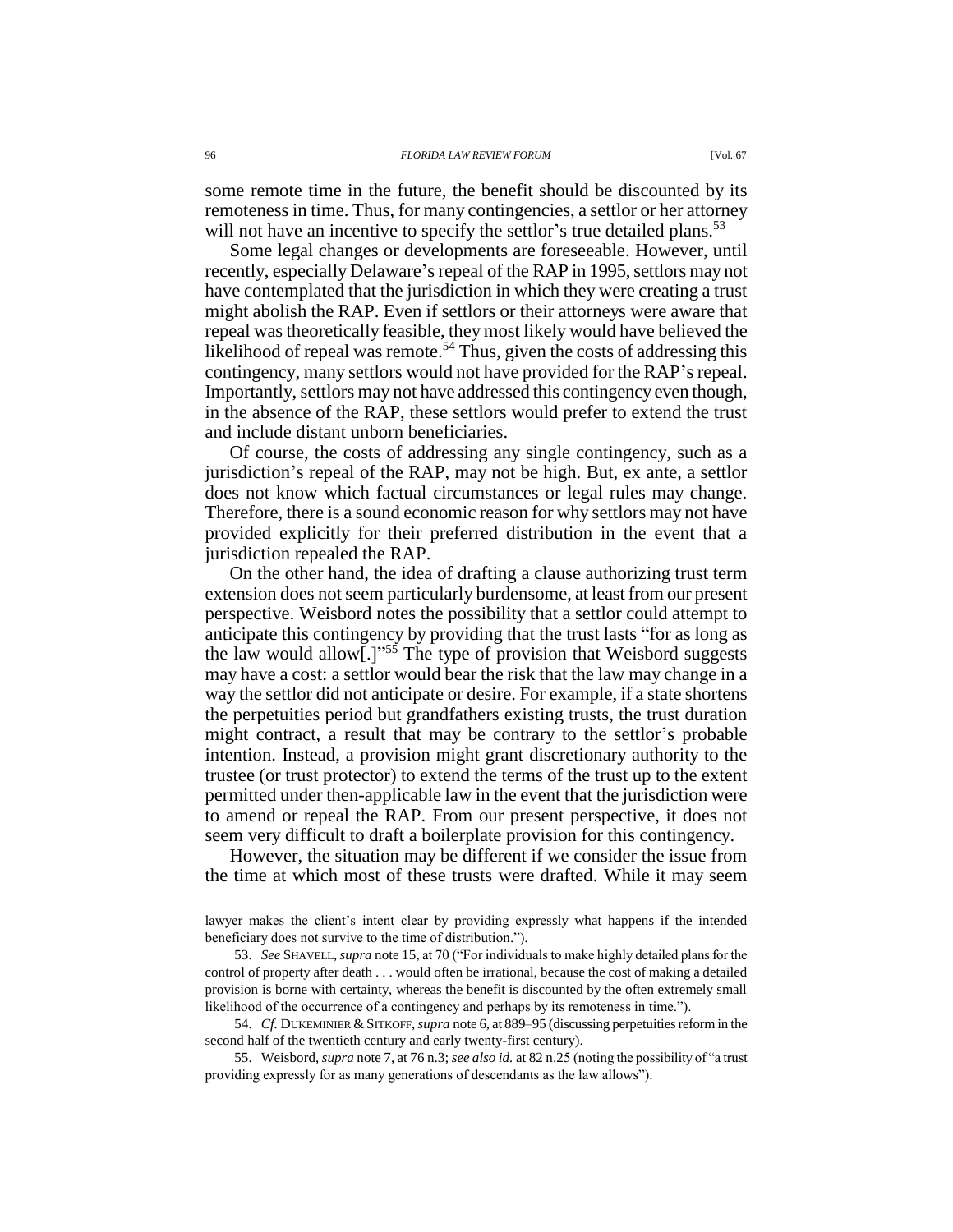obvious to provide for trust extension now that a majority of states have abolished the RAP, it was not so obvious at the time these trusts were being drafted. If it was easily foreseeable and the benefits of specifying this contingency exceeded the costs, why didn't more attorneys include such boilerplate even then? More likely, at the time of drafting the original trust, either repeal of the RAP was unforeseeable, or, even if it was foreseeable, settlors and their attorneys did not believe it was worthwhile to provide for this contingency. Thus, although it is possible to draft a provision addressing this contingency (or other legal changes), and although going forward it should be relatively easy to address repeal of the RAP, the fact that most settlors did not address this contingency suggests that, at least with regard to those trusts created before 1995 or so, repeal of the RAP was unforeseeable or not worth specifying.

Because a settlor will not foresee or address every contingency, the law is unable to facilitate the settlor's true plans if it relies exclusively on the trust itself. To effectuate the settlor's probable intention, a court may need to modify the trust as circumstances change or various contingencies arise: "If, then, the plans that are made for the control of property after death are not reflective of the *true detailed plans* that would have been made if the individuals had the time and ability to consider all possibilities, the state's modification of their plans may sometimes be justified as an attempt to carry out their true plans." <sup>56</sup> Thus, the incompleteness of the trust provides a potential justification for trust modification, including trust term extension.

Consistent with this analysis, trust law includes the doctrine of equitable deviation. Equitable deviation allows a court to intervene to further the purposes of the trust in situations in which the settlor did not anticipate a particular contingency.<sup>57</sup> If the settlor did anticipate the contingency, the court should not intervene to alter the trust.<sup>58</sup> If the settlor did not anticipate the contingency, the court can intervene through equitable deviation. And, from an economic perspective, the court should intervene if it can do so with a fair degree of accuracy (low error costs) and

<sup>56.</sup> SHAVELL, *supra* note 15, at 70 (emphasis added); *see also* Kelly, *supra* note 12, at 1179 (arguing "there are situations in which modifying or terminating an irrevocable trust might be beneficial, even from the ex ante perspective.").

<sup>57.</sup> *See* UNIF. TRUST CODE § 412(a) (2000, rev. 2010) ("The court may modify the administrative or dispositive terms of a trust or terminate the trust if, because of circumstances not anticipated by the settlor, modification or termination will further the purposes of the trust."); RESTATEMENT (THIRD) OF TRUSTS § 66(1) (2003); *see also* Sitkoff, *supra* note 17, at 663 (noting that equitable "[d]eviation protects the settlor's intentions against frustration by unanticipated changes in circumstances.").

<sup>58.</sup> It is worth noting that the legal standard ("not anticipated") may not be the same as the economic theory might suggest. Under the economic justification, a trust modification may be desirable even if the settlor "anticipated" a contingency if the settlor had anticipated the contingency but did not provide for it explicitly because of specification costs.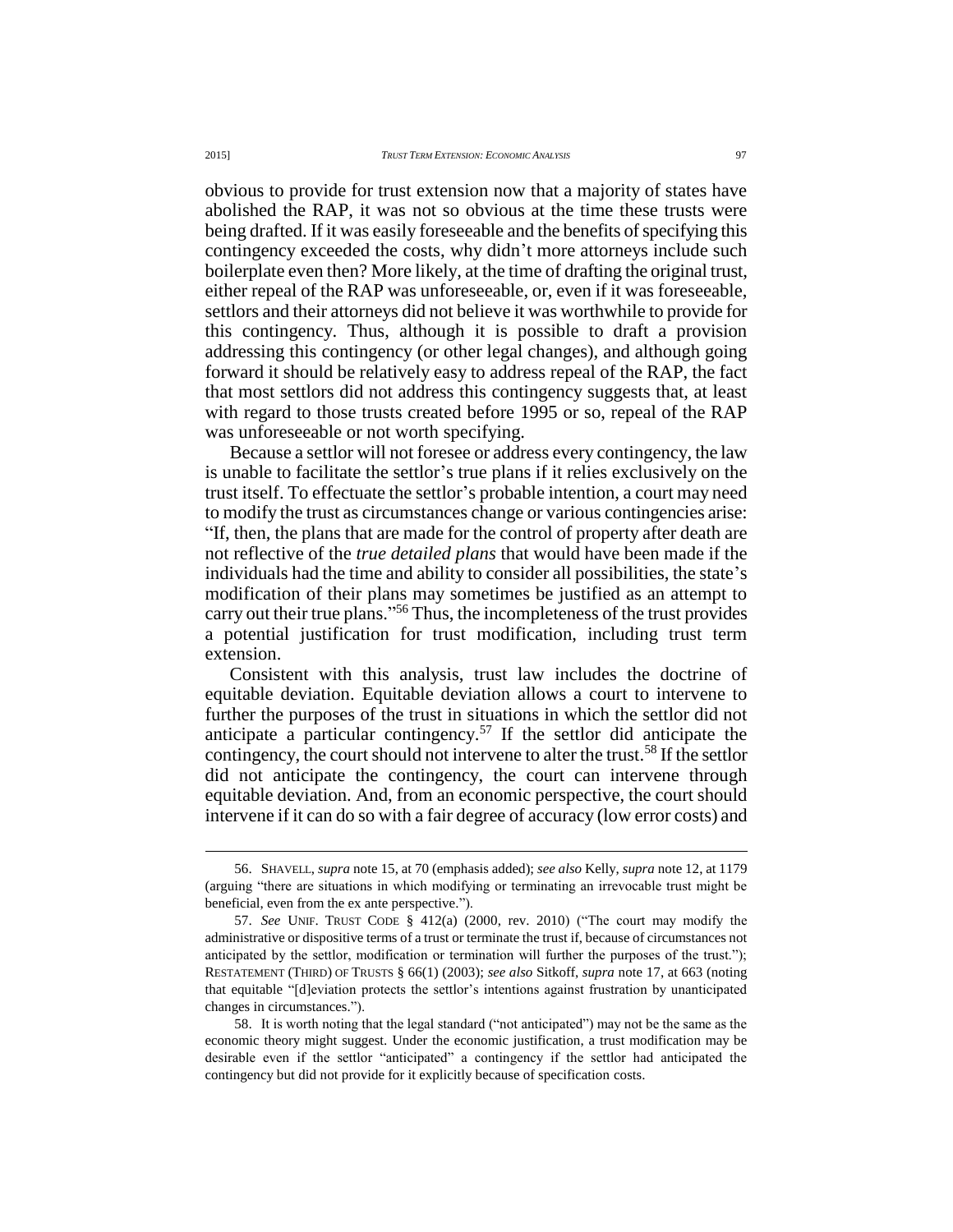if discerning the settlor's intent is not too burdensome (low decision costs).

Notably, for modification doctrines, including equitable deviation, the goal is to modify a trust consistent with the settlor's probable intention. The *Uniform Trust Code*, which over thirty states have adopted,<sup>59</sup> provides: "To the extent practicable, the modification must be made *in accordance with the settlor's probable intention*." <sup>60</sup> Thus, if circumstances arise that the settlor did not anticipate, courts usually seek to effectuate a settlor's true plans, not what the beneficiaries or court may prefer. And, again, modifying the trust pursuant to the settlor's plans is consistent with economic logic.<sup>61</sup>

Of course, there are reasons why a settlor's plans may diverge from what is socially desirable. One reason is if a trust entails an externality.<sup>62</sup> A trust that creates an interest that lasts in perpetuity may entail a negative externality; indeed, some scholars have argued that one function of the RAP was to reduce externalities arising from perpetuities and perpetual trusts.<sup>63</sup> But this externality is not really a concern for trust term extension because those jurisdictions in which trust term extension is an issue have decided to abolish the RAP.<sup>64</sup> Thus, to simplify the analysis, we can ignore externality concerns and assume the social objective is to facilitate the

<sup>59.</sup> *See* Uniform Law Commission, Trust Code: Enactment Status Map, *available at* http://www.uniformlaws.org/Act.aspx?title=Trust+Code (last visited, July 22, 2015).

<sup>60.</sup> UNIF. TRUST CODE § 412(a) (2000, rev. 2010) (emphasis added); *see also* RESTATEMENT (THIRD) OF TRUSTS § 66 cmt. a (2003) ("The objective is to give effect to what the settlor's intent probably would have been had the circumstances in question been anticipated.").

<sup>61.</sup> Trust law gives settlors a significant degree of freedom in disposing of their trust assets because doing so is likely to maximize social welfare. *See* Kelly, *supra* note 12, at 1137 ("Overall, effectuating a donor's ex ante interests is often consistent with maximizing social welfare."). Facilitating donative intent is likely to increase a settlor's welfare during life and may reduce the incentive to alter transfers to circumvent judicial intervention. *See id.* at 1146–58 (discussing ex ante considerations that succession law should incorporate).

<sup>62.</sup> *See* SHAVELL, *supra* note 15, at 71; Kelly, *supra* note 12, at 1161–63.

<sup>63.</sup> *See* Dukeminier & Krier, *supra* note 1, at 1321–27; T.P. Gallanis, *The Rule Against Perpetuities and the Law Commission's Flawed Philosophy*, 59 CAMBRIDGE L.J. 284, 284–85 (2000); Waggoner, *supra* note 5 at 10–13; *see also* Horowitz & Sitkoff, *supra* note 34, at 1797–98 (discussing historical arguments that perpetuities should be banned to prevent concentrations of wealth that may lead to the corruption of republican political values); Horowitz & Sitkoff, *supra* note 32, at 1815 ("It is not obvious . . . that a string of inalienable equitable life estates by way of a perpetual trust will in fact concentrate wealth and power in individual families, or that if so, a rule against remote vesting of interests is the right instrument of policy for dealing with the externalities of such concentrations."); Hirsch & Wang, *supra* note 21, at 54 n.218 (1992) (noting that "the federal Generation-Skipping Transfer Tax is now the primary line of defense against intergenerational wealth concentrations, and further modifications could be made to the tax to ensure adequate taxation of prolonged trusts.").

<sup>64.</sup> Whether state legislatures considered these concerns in repealing the RAP is another question. *See* RESTATEMENT (THIRD) OF PROP.: WILLS AND OTHER DONATIVE TRANSFERS ch. 27 intro. note, (2011) ("The policy issues associated with allowing perpetual or near-perpetual trusts have not been seriously discussed in the state legislatures.").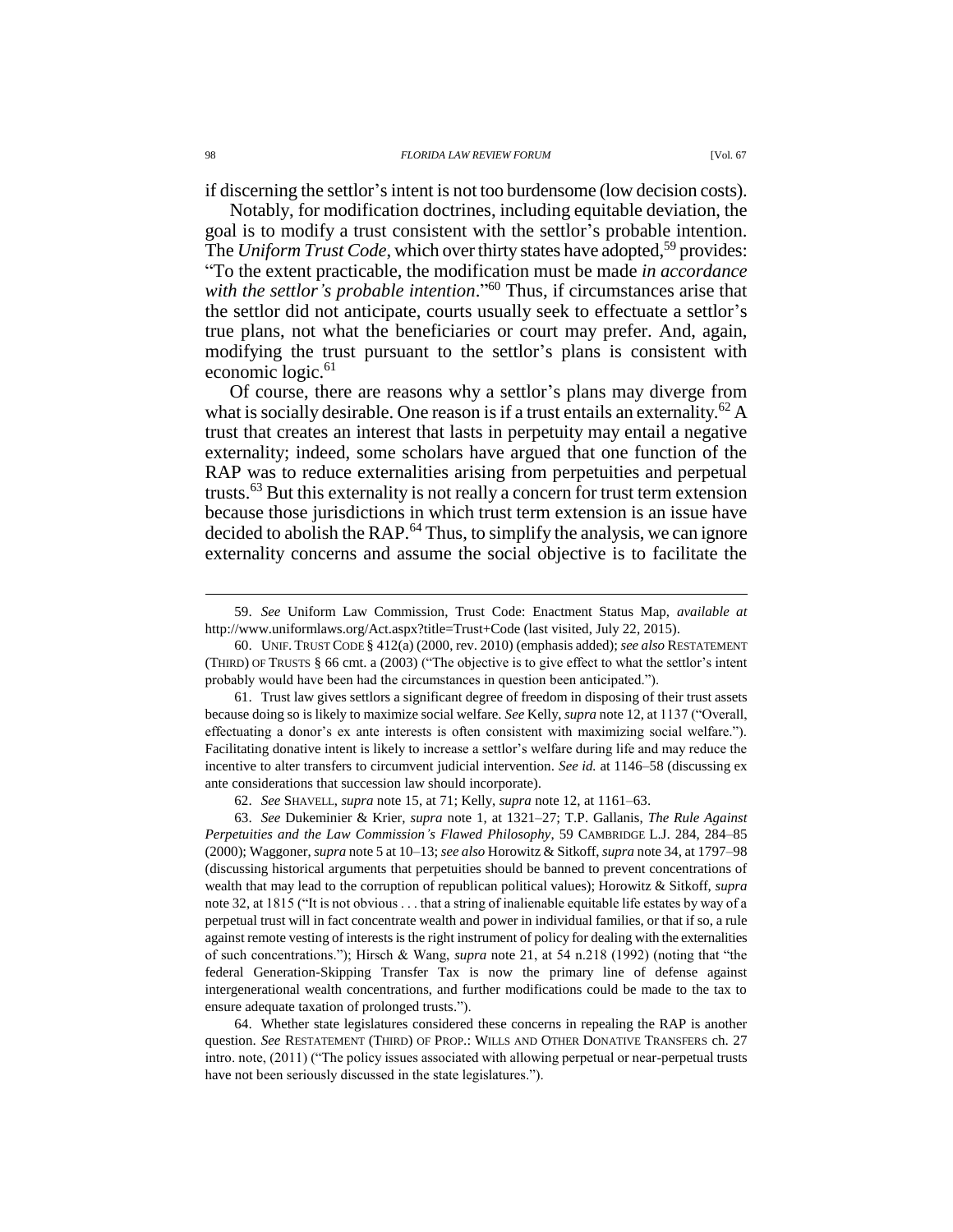settlor's intent.

The difficulty with trust extension is that, in most cases, determining the settlor's true plans would be exceedingly difficult. While some settlors may have wanted perpetual trust conversions, others may not. In this respect, trust extension may differ from trust modification to achieve tax objectives or copyright term extension. For modification to achieve tax objectives,  $65$  e.g., a change in the tax code that has adverse effects on certain trusts, most settlors presumably would support modifying the trust to minimize taxes.<sup>66</sup> Similarly, for copyright term extension, each owner presumably prefers to extend the copyright term.<sup>67</sup> In both situations, the risk of misinterpreting the owner's wishes is relatively low. By contrast, for trust term extension, the situation is ambiguous—some settlors may have wanted perpetual trusts, while other settlors may not—and, therefore, courts may make mistakes.<sup>68</sup>

The settlor's probable intention is more likely to be ambiguous, even though one of the primary motivations for creating a perpetual trust or converting a trust into a perpetual trust is tax minimization.<sup>69</sup> The reason for this ambiguity is that a settlor may have countervailing reasons for not wanting to create a perpetual trust. Indeed, even today, while most settlors seek to minimize taxes as much as possible, only a subset of settlors choose to create perpetual trusts. If every settlor who created a trust today was creating a perpetual trust, it would be highly suggestive, though not conclusive, evidence that prior settlors also may have wanted perpetual trusts if they anticipated repeal of the RAP. Yet, because there are reasons for not creating a perpetual trust—and many settlors do not create perpetual trusts—it will not be easy for trustees or courts to determine whether these reasons would outweigh the potential tax benefits of a

<sup>65.</sup> *See* UNIF. TRUST CODE § 416 (2000, rev. 2010) ("To achieve the settlor's tax objectives, the court may modify the terms of a trust in a manner that is not contrary to the settlor's probable intention."); RESTATEMENT (THIRD) OF PROP.: WILLS AND OTHER DONATIVE TRANSFERS § 12.2 (2003) ("A donative document may be modified, in a manner that does not violate the donor's probable intention, to achieve the donor's tax objectives.").

<sup>66.</sup> *See* RESTATEMENT (THIRD) OF PROP.:WILLS AND OTHER DONATIVE TRANSFERS § 12.2 cmt. b("The rationale for modifying a donative document is that the donor would have desired the modification to be made if he or she had realized that the desired tax objectives would not be achieved."); *see also* DUKEMINIER &SITKOFF , *supra* note 6, at 735 (pointing out that "[c]ourts tend to be receptive to petitions seeking to modify or reform a trust to obtain an income or estate tax advantage").

<sup>67.</sup> *See supra* note 11.

<sup>68.</sup> *Cf.* Adam J. Hirsch, *Text and Time: A Theory of Testamentary Obsolescence*, 86 WASH. U. L. Rev.  $609$ ,  $626 \& n.84$  (2009) (noting that, "in seeking to divine how a testator would have answered a question that was never formally posed, the court could . . . fall victim to error, if not fraud," and that "in the case of contingencies missing from the will, we must infer what the testator would have intended if he or she *had* considered the contingency, and that is a more problematic exercise").

<sup>69.</sup> *See* Sitkoff & Schanzenbach, *supra* note 1; Schanzenbach & Sitkoff, *supra* note 3.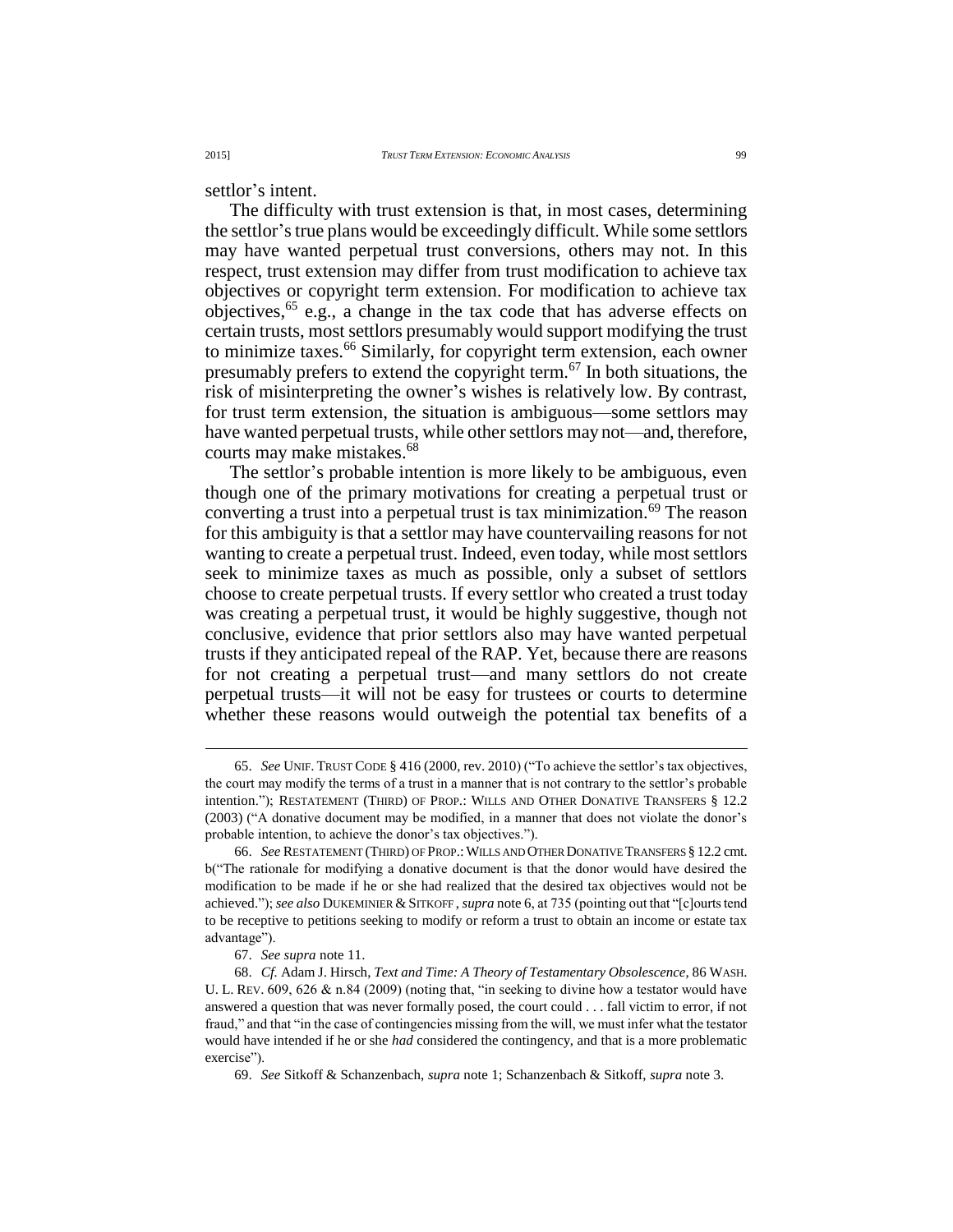perpetual trust for settlors who created a trust under the then-applicable RAP.

Ultimately, whether the law should permit trust term extension is an empirical question. It depends on several factors, including the likelihood a court may err in evaluating the settlor's intent, the magnitude of error costs if the court incorrectly converts (or does not convert) a trust into a perpetual trust, and the magnitude of decision costs in analyzing a settlor's intent.<sup>70</sup>

Although it is an empirical question, my guess is that the error costs and decision costs of allowing trust term extension are likely to be high. To evaluate a settlor's probable intent, a court would need to analyze the trust and perhaps extrinsic evidence relating to the settlor's intent. In most cases, courts are unlikely to have very good evidence, from the trust or otherwise, of the settlor's true plans in the absence of the RAP. In some cases, there may be little or no indication of a settlor's intention. In other cases, there may be an indication that the settlor wanted her trust to last for a long time or as long as the RAP allows or that the settlor wanted to minimize taxes, $^{71}$  but that evidence does not necessarily suggest that the settlor would prefer a perpetual trust in the absence of the RAP. Even if there is evidence that a settlor approached her attorney to create a trust that violates the RAP (say, an affidavit or notes from the attorney), such evidence does not establish definitively that, at the time the settlor executed the trust, the settlor still preferred a perpetual trust. Moreover, given the difficulties of interpreting evidence about a settlor's true plans (especially when the settlor is dead),  $72$  decision costs are likely to be quite high for trustees as well as the courts.<sup>73</sup> Decision costs are likely to be high

<sup>70.</sup> *See* Kelly, *supra* note 12, at 1160–61 ("[B]ecause courts also lack perfect information, judicial intervention to modify or interpret the terms of a will or trust has significant costs as well, including error costs and decision costs"); *cf.* Kelly, *supra* note 47, at 879–82 (arguing desirability of harmless error and reformation is an empirical question that depends on false positives (Type I errors), false negatives (Type II errors), and decision costs).

<sup>71.</sup> For example, there may be an indication in the trust that the settlor attempted to protect trust assets from a beneficiary's creditors, to maintain trustee supervision of a beneficiary's needs, or to avoid taxes on transfers to future generations. In addition, the settlor may have included a "Kennedy Clause" or other provision attempting to make the trust last as long as possible under the RAP. *See* Weisbord, *supra* note 7, at 82–83; *see also* DUKEMINIER &SITKOFF, *supra* note 6, at 890– 91 (discussing perpetuities saving clauses that incorporate twelve healthy babies, Queen Victoria, and Joseph P. Kennedy as validating lives).

<sup>72.</sup> *Cf.* DUKEMINIER & SITKOFF, *supra* note 6, at 327 ("The complication in these matters . . . is the *worst evidence rule* of probate procedure under which the best witness is dead by the time the issue is litigated. Without live testimony from the testator, discerning the testator's intent can be difficult.").

<sup>73.</sup> In addition, allowing trust term extension ex post may entail detrimental effects ex ante, if settlors and their attorneys are less certain about the applicable law at the time they create their trusts. *See* Kelly, *supra note* 12, at 1176–80. For example, if settlors believe courts will mistakenly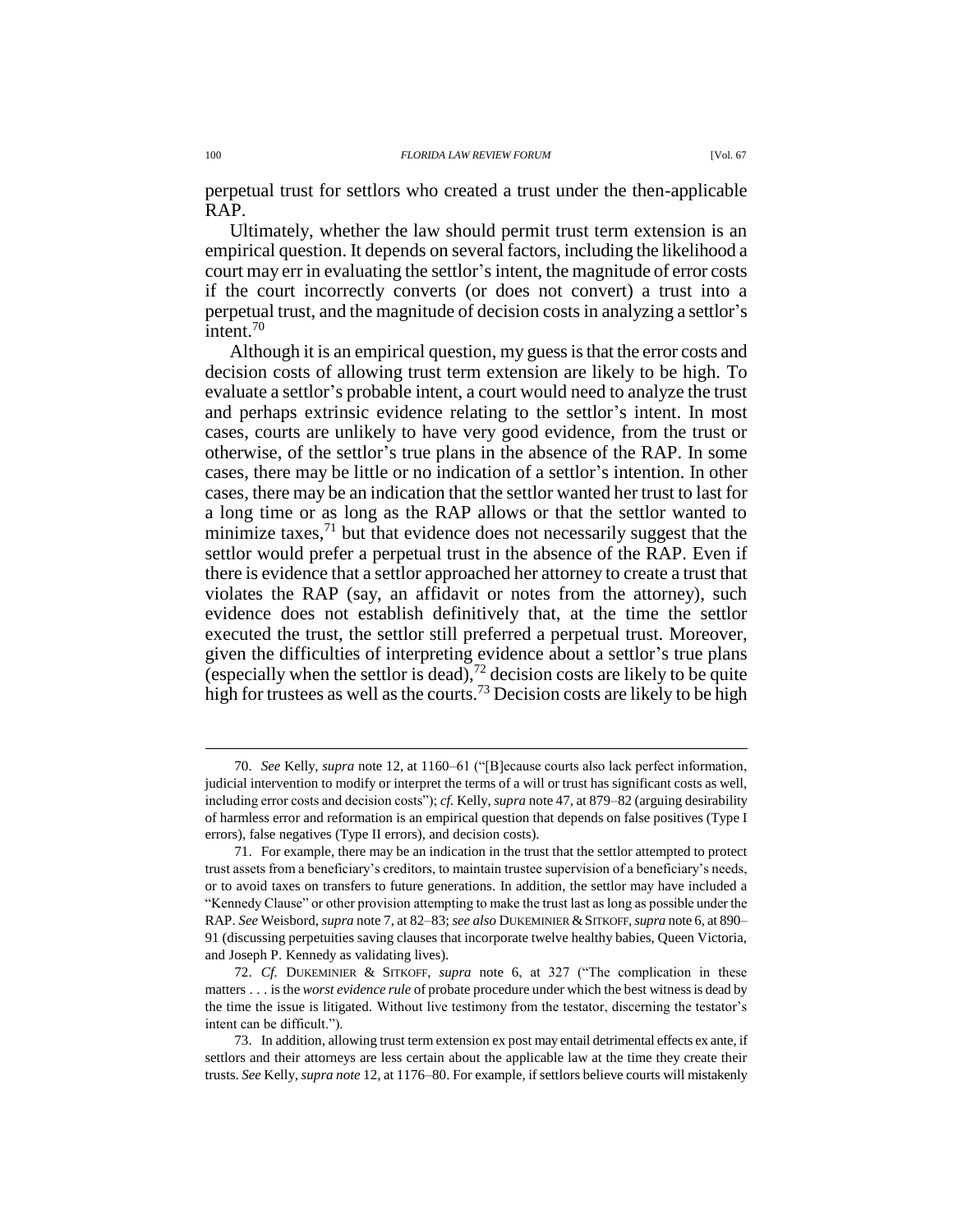for trust term extension in particular because attempting to discern whether a settlor would have preferred a perpetual trust, at a time when repeal of the RAP was not a salient issue, is not an easy determination. Thus, while error costs and decision costs are relevant considerations in any situation involving modification, these costs are likely to be particularly high for trust term extension.

To illustrate, consider a simple numerical example with stylized facts. Suppose there is a 40% chance that the court will interpret the settlor's true plans correctly, either granting an extension if the settlor prefers a perpetual trust or denying it if the settlor prefers the current trust.<sup>74</sup> If the court interprets the settlor's plans correctly, the settlor benefits as the court is effectuating her preferences as to the disposition of trust property. (We can assume it increases the settlor's happiness ex ante, even though the settlor may now be dead.) Moreover, certain beneficiaries will benefit, even though other beneficiaries will be harmed. Suppose the benefit getting it right (the benefit to the settlor and the net benefit to the beneficiaries) is 20 and decision costs are 15. Here, the expected value of allowing extension (.4 x 20 =  $8 - 15 = -7$ ) is negative, so the law should not allow it. Similarly, even if there is a 60% chance of getting it right, the expected value of allowing extension (.6 x 20 = 12 - 15 = -3) is negative. Because the decision costs outweigh the benefits, the law should not allow trust term extension.

Of course, because it is an empirical issue, trust term extension could be desirable in some circumstances. Weisbord asks: "If it is known that the settlor would have wanted a trust to last forever, should the law allow the trustee to petition for an extension of the trust's duration in perpetuity?"<sup>75</sup> The answer is "yes." If a court could conclude that "clear evidence exists to show that the settlor intended to create a perpetual trust, but she was dissuaded from doing so by counsel's advice regarding the Rule Against Perpetuities,"<sup>76</sup> then a trustee should seek, and a court should grant, the extension. The existence of clear evidence may make this a relatively easy case, assuming (for the moment) that granting an extension in an easy case does not encourage applications for extensions in other, less certain cases.

Accordingly, permitting trust term extension might be desirable if the trustee can provide "clear and convincing evidence" that the settlor would extend the trust if the settlor anticipated the RAP's repeal.<sup>77</sup> The

extend their trusts, settlors may specify various additional contingences in their trusts, even though the social costs of specifying these additional contingencies exceed the social benefits.

<sup>74.</sup> Conversely, there is a 60% chance the court will interpret the settlor's true plans incorrectly, either granting an extension even though the settlor prefers the current trust or denying it even though the settlor prefers a perpetual trust.

<sup>75.</sup> Weisbord, *supra* note 7, at 81.

<sup>76.</sup> *Id.* at 82.

<sup>77.</sup> Similarly, Professor Boni-Saenz suggests the possibility of a heightened evidentiary standard in his response to Professor Weisbord. *See* Alexander A. Boni-Saenz, *Baselines in Trust*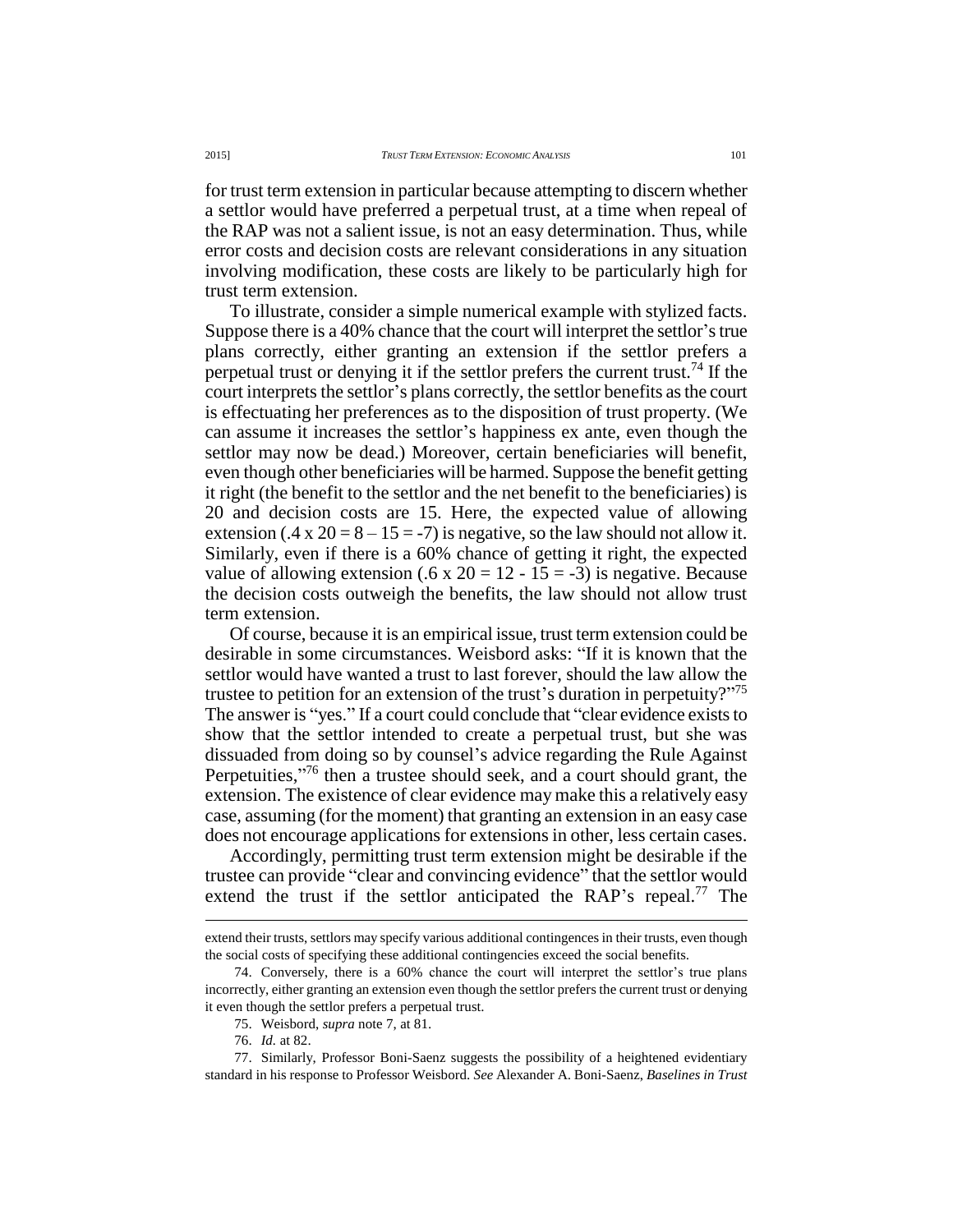heightened evidentiary standard of clear and convincing evidence may decrease error costs—by increasing the probability of getting it right—and decrease decision costs—by decreasing litigation costs or eliminating litigation. For example, if there is a 90% chance of getting it right with a benefit of 20 and decision costs are 8, the expected value of allowing extension (.9 x 20 + = 18 - 8 = 10) is positive. Thus, rather than a conclusive presumption against trust term extension, the law might favor a rebuttable presumption against trust extension,<sup>78</sup> which a trustee could overcome with clear and convincing evidence of a settlor's intent.<sup>79</sup>

However, because I believe the circumstances are likely to be quite rare in which a court will have clear and convincing evidence of the settlor's true plans regarding trust term extension, and because the cost of allowing courts to decide all cases involving extension is likely to outweigh the benefit of these few cases, I would conclude, like Weisbord, that the law should not allow a trustee to extend a trust beyond the perpetuities period.

I should emphasize that, in analyzing trust term extension above and in recommending a conclusive (or rebuttable) presumption against extension, I have assumed that the court is deciding whether to grant a trust extension in which the original trust was created in the distant past. For example, suppose a settlor created the trust in 1970, the settlor died in 1975, and the trustee is seeking to convert the trust into a perpetual trust in 2015. In 1970, repeal of the RAP was likely unforeseeable or so improbable that it would not have been worthwhile for most settlors to address this contingency. As time went on, the possibility of a state's repealing the RAP was increasingly foreseeable, especially after 1995 when Delaware became the first state to repeal the RAP.<sup>80</sup> (Idaho, South Dakota, and

*Term Extension*, 67 FLA. L. REV. F. 30, 33 (2015) ("Instead of prohibiting trust term extension altogether, one could merely require clear and convincing evidence of settlor intent to create a perpetual trust before permitting trust term expression under modification doctrines.").

<sup>78.</sup> *Cf.* John H. Langbein, *Excusing Harmless Errors in the Execution of Wills: A Report on Australia's Tranquil Revolution in Probate Law*, 87 COLUM. L.REV. 1, 4 (1987) (arguing that "the law could avoid so much of the hardship associated with the rule of strict compliance if the presumption of invalidity now applied to defectively executed wills were reduced from a conclusive to a rebuttable one").

<sup>79.</sup> Of course, if the presumption against extension is rebuttable rather than conclusive, the trustee must decide whether to seek an extension, thus reintroducing the issue of the trustee's skewed economic incentives. *See supra* notes 22–30 and accompanying text.

<sup>80.</sup> Congress initially introduced the generation-skipping transfer (GST) tax in 1976 and amended the GST tax in 1986. Sitkoff & Schanzenbach, *supra* note 1, at 371 & n.42. As Sitkoff and Schanzenbach point out, the link between the GST tax and state perpetuities law was not immediately apparent. However, "[a]s the practicing bar digested the Act and grasped the nature of the GST tax, it became apparent that making use of the transferor's exemption in a perpetual trust had significant long-term tax advantages." *Id.* at 373; *see also id.* at 373 n.53 (noting the "learning difficulties" in recognizing the link between the GST tax and perpetual trusts). In 1995 Delaware became "the first state after the enactment of the GST tax to abolish the Rule as applied to interests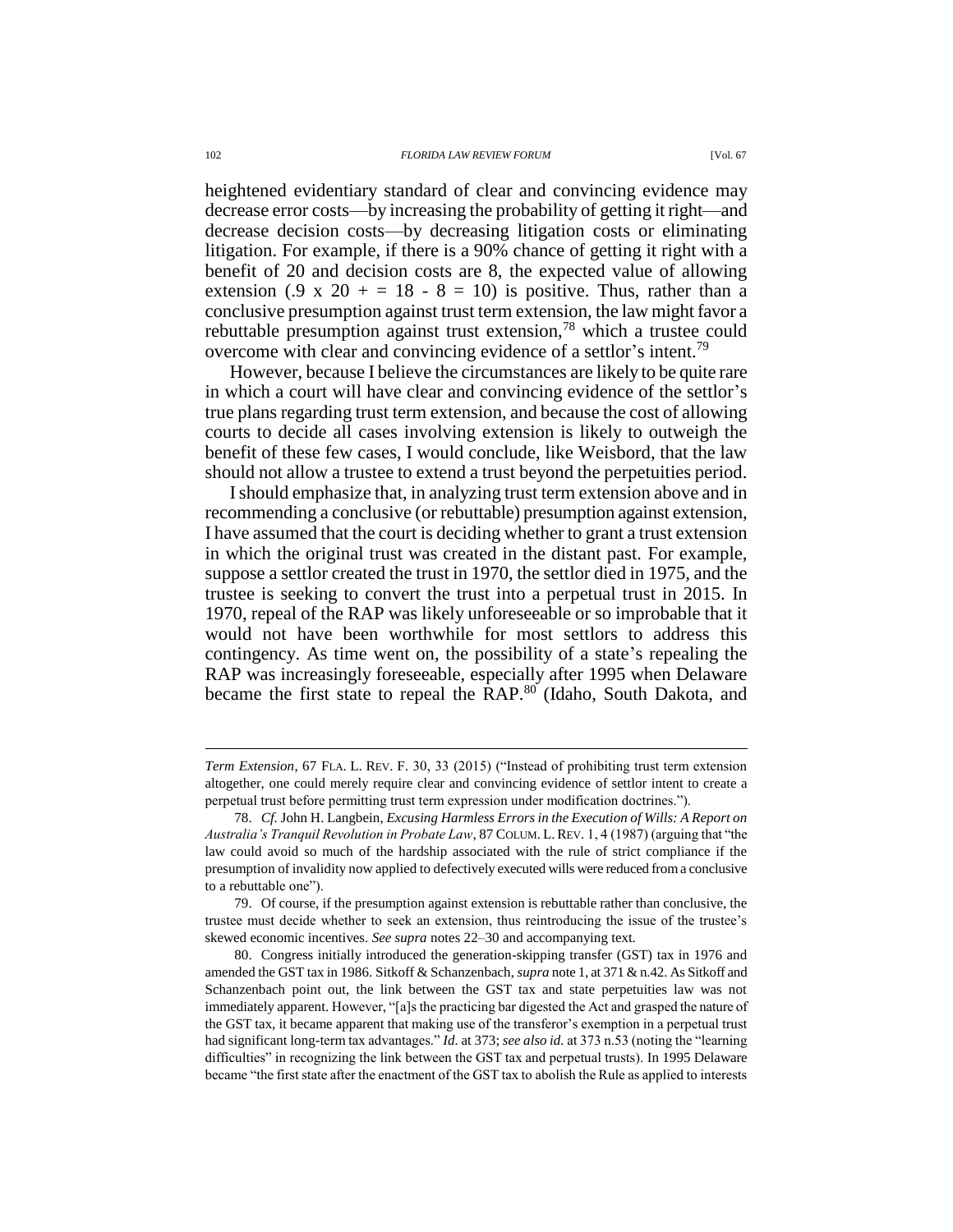Wisconsin had repealed the RAP prior to 1986 for "reasons unrelated to the GST tax." $81)$ 

Consequently, a conclusive or rebuttable presumption against extension may not be best for trusts created in the present or more recent past. Given that a majority of states have abolished the RAP, if a settlor creates a trust in a state that has not repealed the RAP, and the state subsequently repeals the RAP, perhaps there should be a presumption in favor of allowing trust extension. The basis for a presumption in favor of trust extension would be that, given the potential tax advantages of converting to a perpetual trust, most settlors, or at least most settlors with significant assets,  $82$  would prefer to give their trustees discretion to extend the trust if they had provided for the possibility of the RAP's repeal. Under this presumption, settlors with contrary preferences would need to make their desires explicit.

## \* \* \*

 $\overline{a}$ 

Overall, I have argued an economic analysis of trust term extension provides a superior justification for rejecting perpetual trust conversions. A settlor may not provide for each contingency in advance, including a legal change like the RAP's repeal, due to specification costs. As a result, there is a justification for allowing trust modification to effectuate a settlor's true plans. Whether, and under what circumstances, to allow trust modification depends not only on specification costs but also on error and decision costs. Yet, in the context of trust extension, it is difficult to distinguish between settlors whose true plans involve a perpetual trust and those that would not. Misinterpreting a settlor's plans involves error costs, as courts may fail to facilitate the settlor's probable intent and give trust property to the wrong beneficiary. Plus, attempting to discern the settlor's intent requires a court to incur decision costs. The magnitude of error and decision costs, while an empirical matter, likely militates in favor of categorically rejecting perpetual trust conversions, at least for trusts created in the distant past.

in trust," *id.* at 376, and "a movement to allow perpetual trusts took hold in the 1990s," DUKEMINIER & SITKOFF, *supra* note 6, at 895.

<sup>81.</sup> Sitkoff & Schanzenbach, *supra* note 1, at 373.

<sup>82.</sup> Even today, not all settlors create perpetual trusts, even in states that have abolished the RAP. For settlors with trust assets that are unlikely to benefit from the tax advantages of utilizing the GST tax exemption, then the benefits of a perpetual trust may not outweigh the costs, including countervailing reasons why settlors may prefer not to have a perpetual trust. For year 2015, the GST tax exemption for an individual is \$5.43 million. *What's New – Estate and Gift Tax*, IRS, http://www.irs.gov/Businesses/Small-Businesses-&-Self-Employed/Whats-New-Estate-and-Gift-Tax (last updated Aug. 25, 2015). By contrast, those settlors with significant trust assets who may benefit from the GST tax exemption are presumably much more likely to create a perpetual trust. Thus, although it is an empirical matter, it may be that the average settlor with significant assets in a state that has not yet abolished the RAP may prefer to give the trustee (or trust protector) the power to extend the trust in the event that the state subsequently repeals the RAP.